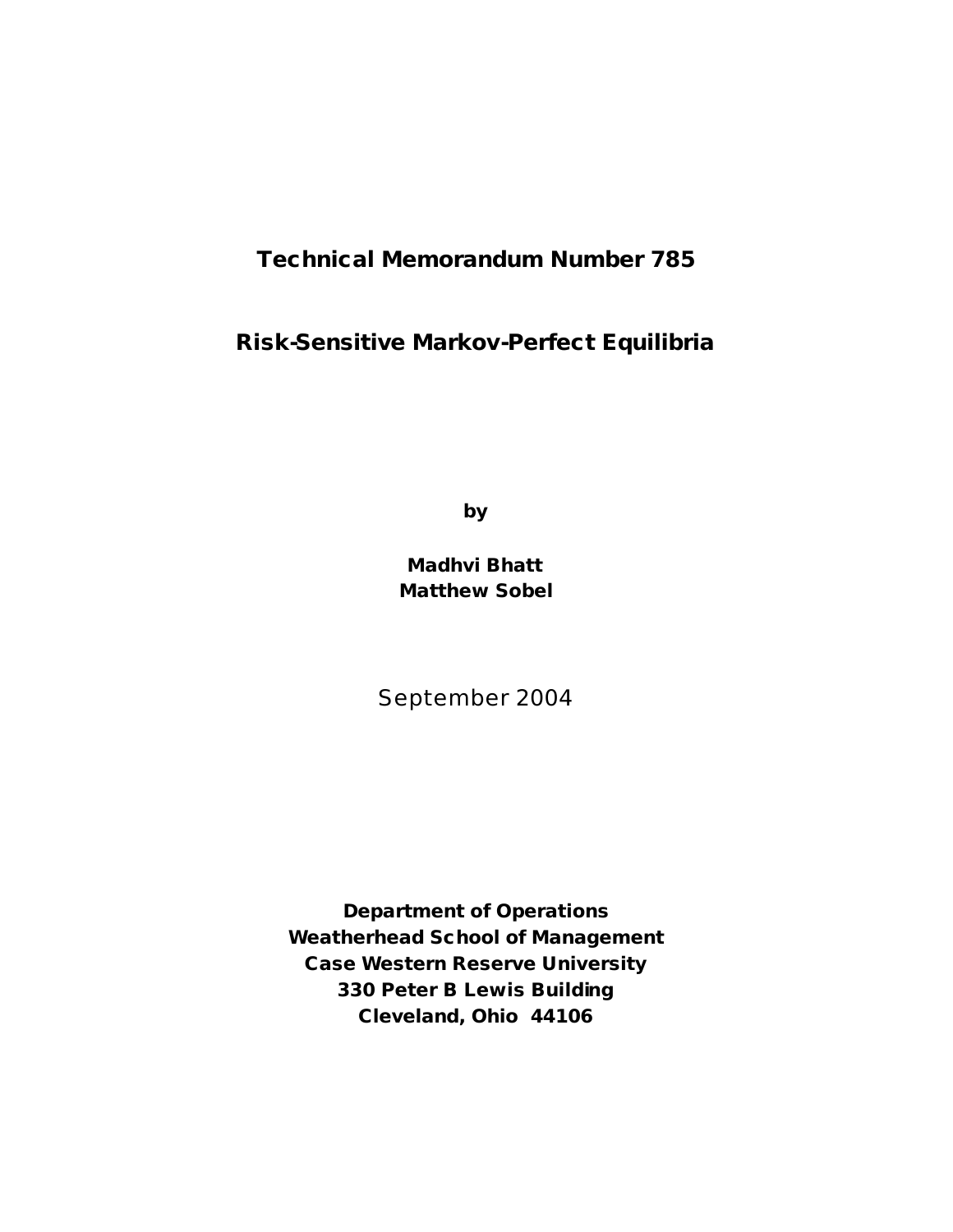## **RISK-SENSITIVE MARKOV-PERFECT EQUILIBRIA**

Madhvi S. Bhatt<sup>1</sup> and Matthew J. Sobel<sup>2</sup>

## Abstract

Shubik (1959) initiates the literature on equilibrium point criteria in dynamic oligopoly models. Here, we investigate the existence and structure of equilibrium points when players are risk averse. We consider a sequential game in which each player maximizes the expected exponential utility of the present value of the time stream of rewards. Let  $X_t$  be the player's reward in period t,  $\beta$  the singleperiod discount factor, and  $\lambda > 0$  parameterize risk sensitivity. We assume that the player wishes to maximize  $E[-exp(-\lambda \sum_{t=1}^{\infty} \beta^{t-1} X_t)]$  and give sufficient conditions for the existence of a Markovperfect equilibrium point. There are sets of sufficient conditions for a Markov-perfect equilibrium point to be myopic, namely a sequence of equilibrium points of static games. The myopia results are applied to a dynamic oligopoly model in which firms choose price and production quantities, encounter stochastic demand, and hold inventories.

## Keywords

Sequential game, Markov perfect, myopic, risk, dynamic oligopoly, exponential utility.

\_\_\_\_\_\_\_\_\_\_\_\_\_\_\_\_\_\_\_\_\_\_\_\_\_\_\_\_\_

<sup>&</sup>lt;sup>1</sup> British Airways, London, U.K.

<sup>&</sup>lt;sup>2</sup> Dept. of Operations, Weatherhead School of Management, Case Western Reserve University, 10900 Euclid Ave., Cleveland, OH 44106-7235.

August 2004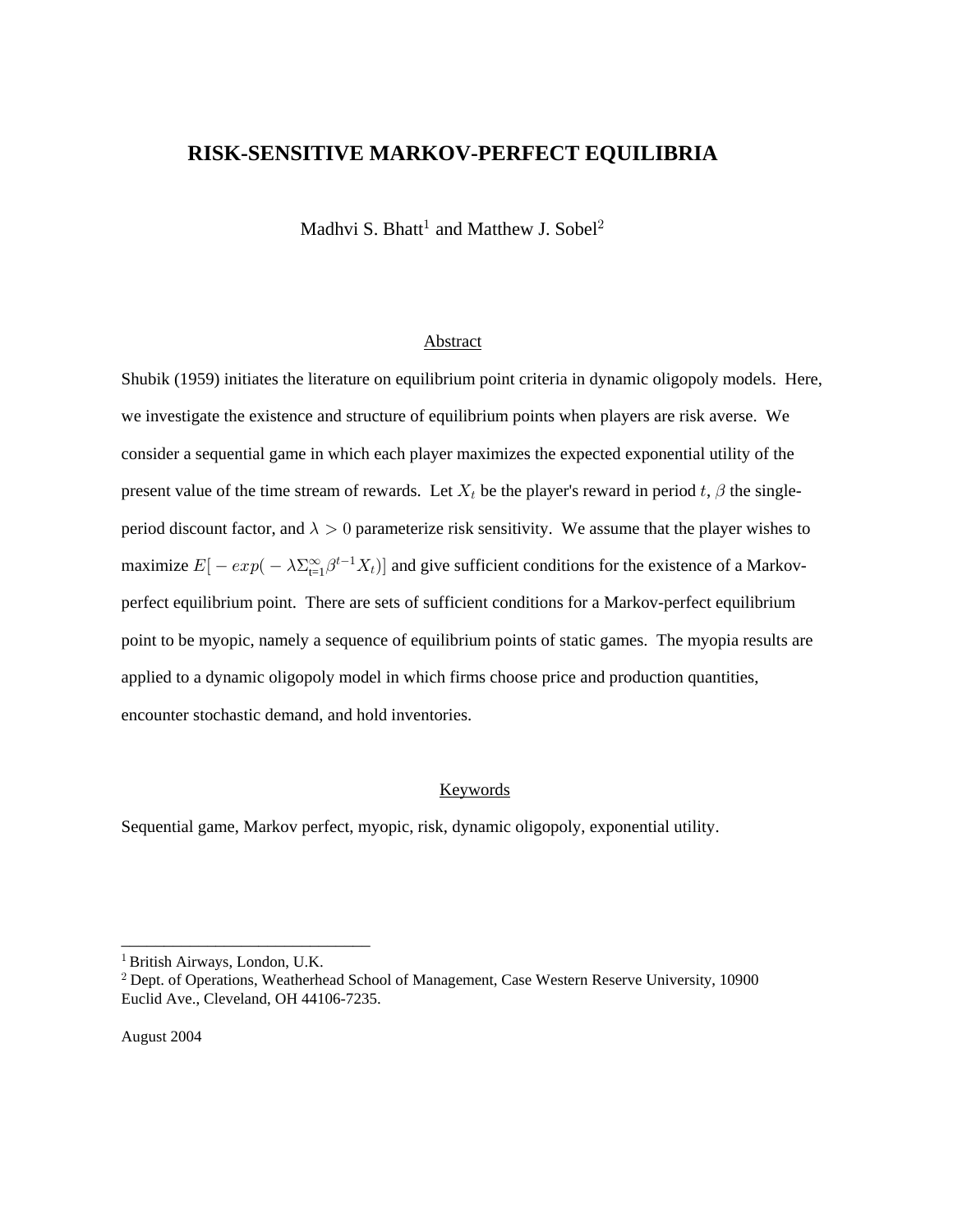#### **1. Introduction**

Beginning with Shubik (1959), equilibrium point criteria in the literature on dynamic oligopoly, are risk-neutral; cf. Friedman (1977) and Fudenberg and Tirole (1986). More generally, the literature on sequential games focuses on risk-neutral criteria. Sequential games encompass models of many phenomena (Basar and Olsder, 1982). Starting with Shapley (1953), sequential games have been shown to possess equilibrium points under increasingly general sufficient conditions [Nowak (1992)] and there are numerous algorithms to compute them (Raghavan and Filar, 1991). Typically, each player is modeled as wishing to optimize the expected value of the sum of discounted rewards or the expected value of the limiting probability distribution of rewards.

 Abundant data confirm that individuals are typically risk sensitive in diverse dynamic circumstances (Loewenstein et al., 2003). Also, risk-sensitive criteria are used in Shubik and Thompson (1959) and Sanghvi (1978) which study stochastic processes induced by competing decision makers. This paper establishes the existence and investigates the structure of equilibrium points of sequential games in which players are risk-sensitive.

 Except for the risk-sensitive criterion, the model is the same as an N-person nonzero-sum sequential game with risk neutrality. The first half of the paper establishes the existence of Markov-perfect (*Markov* for short) equilibria when rewards are bounded and the sequential game is *finite*, i.e. there are finitely many states, actions, and players. See Pakes and McGuire (1994, 2001) and Maskin and Tirole (2001) for recent research on Markov equilibria. Equilibria exist among stationary strategies if a sequential game is risk-neutral (Fink, 1964), but one must seek equilibria of risk-sensitive sequential games in the larger set of Markov strategies.

Let  $J = \{1, ..., N\}$  be the set of players and for player j let  $X_{tj}$  be the reward in period t  $(t \in \mathcal{I}_+ = \{1, 2, ...\}), \beta_j \in (0,1)$  be the discount factor, and  $B_j = \sum_{t=1}^{\infty} \beta_j^{t-1} X_{tj}$  be the present value of the rewards. We make two modeling choices that require jusification. First, player  $j$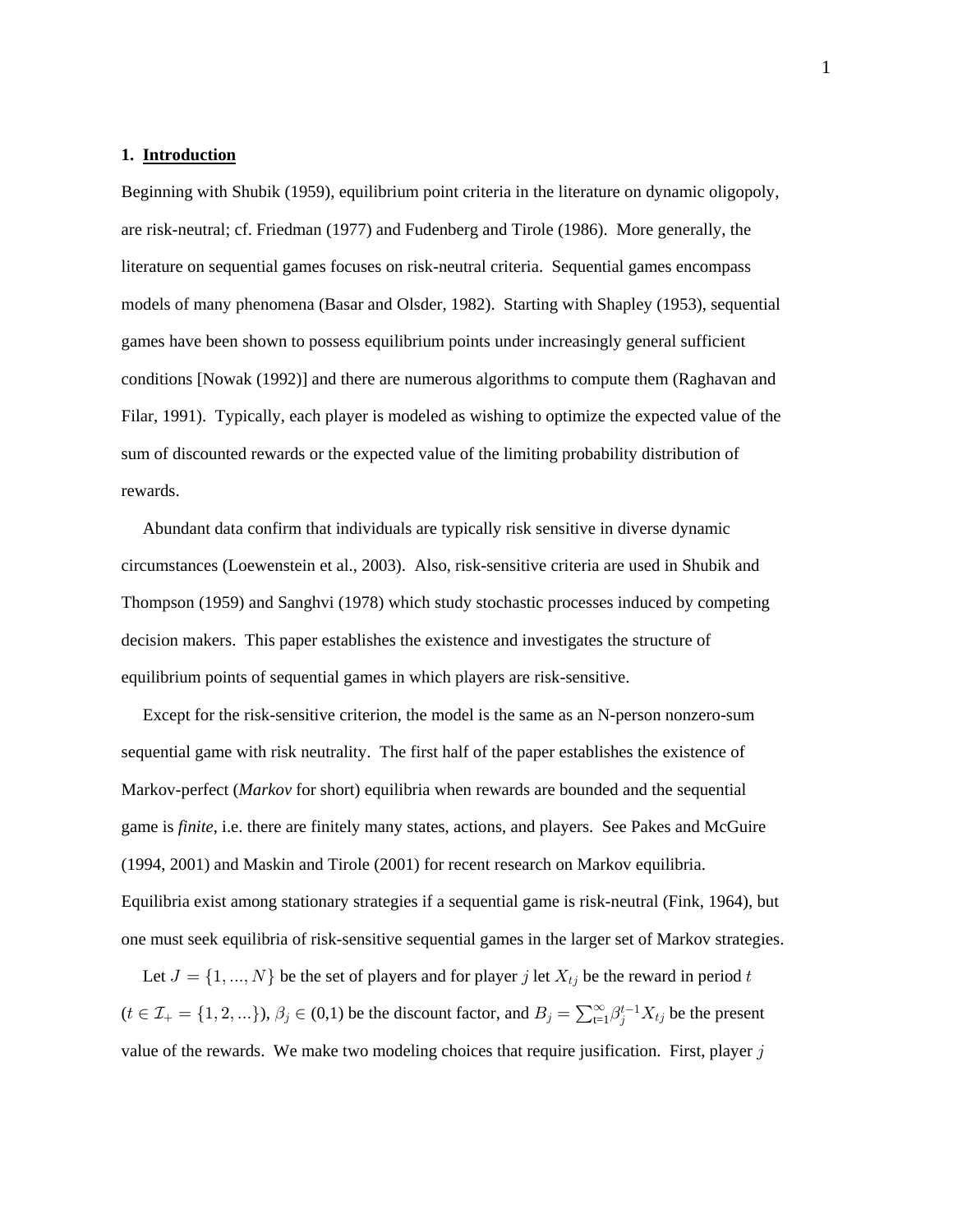wishes to maximize  $E[U_j(B_j)]$  in which  $U_j(\cdot)$  is nonlinear. Second,  $U_j(\cdot)$  is exponential, namely

$$
E[U_j(B_j)] = E[-\exp(-\lambda_j B_j)] = -E[\prod_{t=1}^{\infty} \exp(-\lambda_j \beta_j^{t-1} X_{tj})]
$$
(1)

We call this the *risk-sensitive discounted criterion*.

An obvious alternative to representing preferences with an *inter*-period utility function  $U_i(\cdot)$ , as in (1), is to represent them with an *intra*-period utility function as in  $E[\sum \sum_{t=1}^{\infty} \beta_i^{t-1} u_i(X_{tj})]$  $\sum_{t=1}^{\infty} \sum_{t=1}^{\infty} \beta_j^{t-1} u_j(X_{tj})$ . However, weak sufficient conditions for the latter (Miyamoto and Wakker, 1996) essentially imply risk neutrality, *i.e.*, linearity of the intra-period utility function (Sobel, 2004). A nonlinear inter-period utility function is less restrictive than a nonlinear intraperiod utility function.

An exponential utility function  $U(x) = -e^{-\lambda x}$ ,  $x \in \Re$ , where  $\lambda > 0$  parameterizes risksensitivity, induces a multiplicative reward structure (cf. (1)), and has desireable attributes. The coefficient of absolute risk aversion,  $- U''/U'$ , is constant if and only if U is linear or exponential. Among risk-averse increasing functions ( $U'' < 0$  and  $U' > 0$ ), only the exponential has a risk premium that is invariant with respect to wealth. (cf. Howard and Matheson (1972), Rothblum (1975), Jaquette (1976), Denardo and Rothblum (1979), Bell (1995), and Bell and Fishburn (2001)). Nowak (2004) analyzes the effects of an exponential utility function in static noncooperative games and two-stage stochastic games of resource extraction.

From a static perspective, it is apparent in  $(1)$  that the effective risk parameter in period t is  $\lambda_j \beta_j^{t-1}$ . Also, a Taylor series expansion of  $exp(-\lambda_j \beta_j^{t-1} X_{tj})$  and  $|\beta| < 1$  imply that the player is less risk sensitive as  $t$  grows. The time varying attitude towards risk can be made stationary, as usual, by enlarging the state space. In the original model, let  $S$  be the finite set of states with  $s_t$  the state in period t. In the model with an enlarged state space, the state in period t is  $[s_t;$  $(\beta_j^{t-1}\lambda_j, j\in J)].$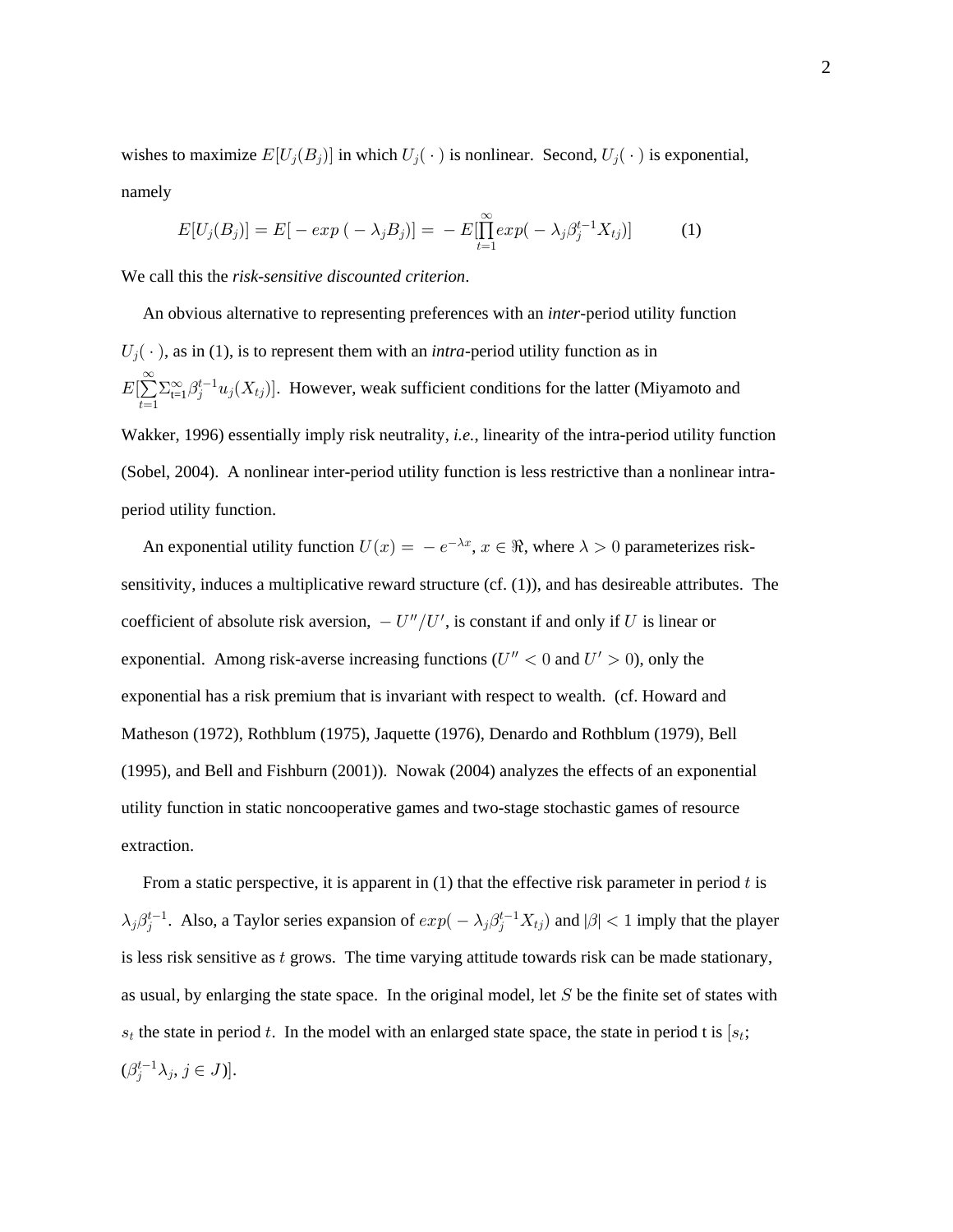The contraction mapping fixed point theorem plays an important role in theories of riskneutral discounted dynamic programming and discounted sequential games (Bellman, 1957; Shapley, 1953; Blackwell, 1964; and Denardo, 1967). However, the mappings in risk-sensitive dynamic programs and sequential games are nonexpansive rather than contractions (Chung and Sobel, 1987 and Lemma 4). So the existence proof in §3 is more technical and relies on results in §2 and the Fan-Glicksberg extension of the Kakutani fixed point theorem (also employed by Nowak, 2004). Until §5 the sample spaces of  $X_{t_i}$  (for all t and j) are embedded in a countable subset of a compact set. So without loss of generality, the rewards are discrete and bounded.

 The second half of the paper presents conditions for risk-sensitive sequential games to have *myopic* equilibrium points. A particular dynamic oligopoly model is shown in §9 to satisfy the conditions. A myopic equilibrium point is a sequence of equilibrium points of static games. Myopia in a solution facilitates qualitative analysis and compution. Myopic solutions have been identified for many risk-neutral dynamic optimization problems and some dynamic oligopoly models (Arrow et al., 1958; Nerlove and Arrow, 1962; Veinott, 1965; Kirman and Sobel, 1974; and Sobel, 1990a).

 §2 develops properties of dynamic programs that are related to the decision problem faced by one risk-sensitive player when the remaining players' decision rules are held constant. The properties in §2 yield the existence of Markov equilibria in §3. §4 presents an over-arching general condition for a risk-sensitive sequential game to have a myopic equilibrium point. §5 shows that the condition is satisfied when players' rewards are additively separable with respect to state and action, and the dynamics depend only on players' actions. §6 shows that the overarching condition is satisfied if players' rewards and the expected dynamics are affine functions of the state with constant coefficients. The dynamic oligopoly model in §7 satisfies the conditions in §§5 and 6.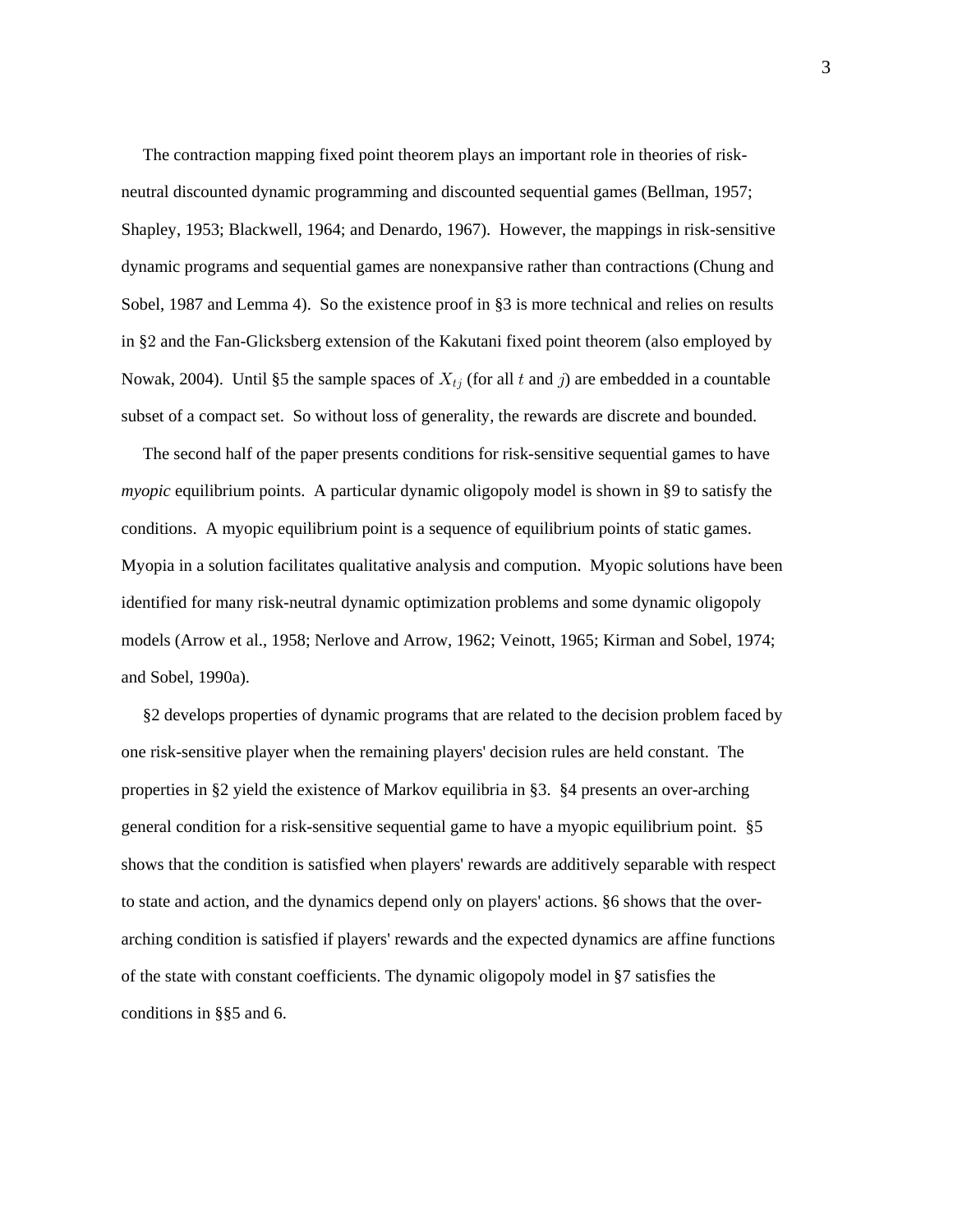#### 2. Dynamic Program with Exponential Utility

The results in this section augment Chung and Sobel (1987), hereafter (CS), for dynamic programs of a single decision maker with exponential inter-period utility. See White (1989) and Sobel (1994) for references to the literature on risk-sensitive dynamic programming.

Suppressing the notational dependence on a player's identity, let  $X_1$ ,  $X_2$ , ... be the sequence of single period rewards in a Markov decision process with finite state space S and finite set of feasible actions  $A(s)$  when the state is  $s \in S$ . The present value of the sequence of rewards is  $B = \sum_{t=1}^{\infty} \beta^{t-1} X_t$  and the decision maker maximizes  $E[U(B)] = E(-e^{-\lambda B}).$ 

As a consequence of the nonlinear reward structure it is insufficient to formulate the optimization problem with separate marginal distributions, each conditional on the current state and action, of the current reward and the subsequent state as is usually done with Markov decision processes (CS). Thus, the data here are the same as in the corresponding risk-neutral model augmented by the joint distributions and the value of the risk parameter  $\lambda$ .

Let  $s_t$  and  $a_t$  be the respective state and action in period  $t \in \mathbb{I}_+$ ; let the conditional distribution of  $X_t$ , given  $s_t = s$  and  $a_t = a$ , take values in a countable subset K of a compact set (for all  $t$ ,  $s$  and  $a$ ); and let

$$
p_{sjk}^a = P\{s_{t+1} = j, X_t = k \mid s_t = s, a_t = a\}
$$

Let  $\lambda > 0$ ,  $\zeta = S \times (0, \lambda]$ , and let  $s_1 = s$  be the initial state.

This sequential decision process leads to a dynamic programming-like functional equation with a value function on  $\zeta$  defined by

$$
\nu(s,\theta) = \sup \{ E(-e^{-\theta B} \mid s_1 = s) \} \qquad (s,\theta) \in \zeta \qquad (2) \qquad \text{The}
$$

supremum is over all policies, i.e. nonanticipative decision rules for choosing the sequence of actions  $a_1, a_2, \ldots$  From (CS),

$$
\nu(s,\theta) = \max \left\{ -E \left[ e^{-\theta X_1} \nu(s_2, \beta \theta) \mid s_1 = s, a_1 = a \right] : a \in A(s)) \right\}
$$
  
= 
$$
\max \left\{ \sum_{j \in S} \sum_{k \in K} p_{sjk}^a e^{-\theta k} \nu(j, \beta \theta) : a \in A(s) \right\}
$$
 (3)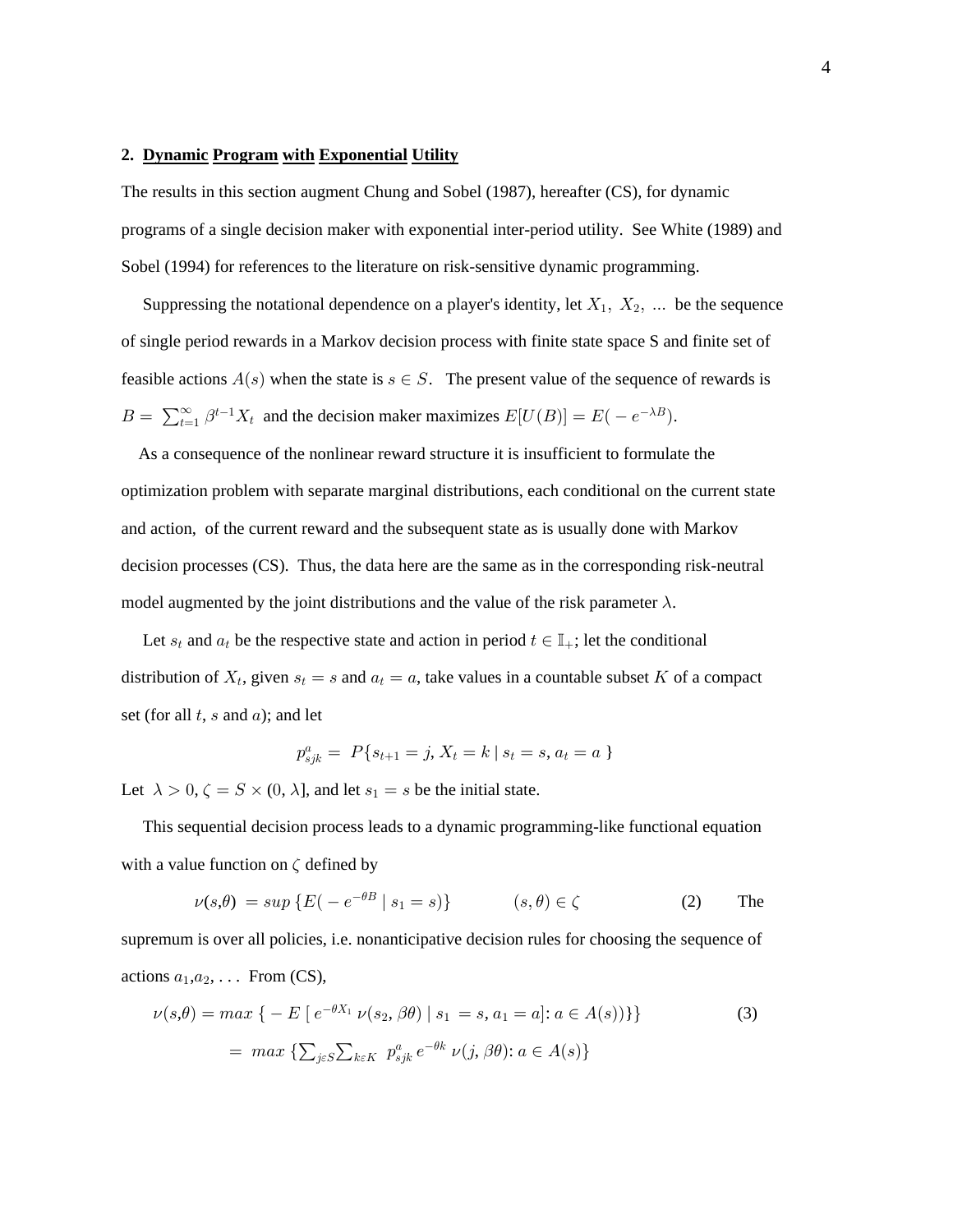Let  $B(t) = \sum_{j=1}^t \beta^{j-1} X_j$  with B continuing to denote  $B(\infty)$ . For  $(s,\theta) \in \zeta$  let  $v_0(\cdot, \cdot) \equiv -1$  and define

$$
v_t(s,\theta) = \sup \left\{ E(-e^{-\theta B(t)} \mid s_1 = s) \right\} \qquad \qquad t \in \mathcal{I}_+
$$

(CS) show that

$$
v_t(s,\theta) = \max \{ E[e^{-\theta X_1} v_{t-1}(s_2,\beta\theta) \mid s_1 = s, a_1 = aa : a \in A(s) \}
$$

$$
= \max \{ \sum_{j \in S} \sum_{k \in K} p_{sjk}^a e^{-\lambda k} v_{t-1}(j,\beta\theta) : a \in A(s) \}
$$
(4)

**LEMMA 1.** For each  $(s, \theta) \in \zeta$ ,  $\nu(s, \cdot)$  is nondecreasing on  $(0, \lambda]$  and  $v_t(s, \theta) \leq v_{t+1}(s, \theta)$  $(t \in \mathcal{I}_+).$ 

**PROOF.** Fix  $\theta > 0$ . Since  $B(t) \ge 0$  for all  $t$ ,  $-1 \le v_t(s, \theta) \le 0$  for all  $s, t$ , and  $\theta$ . Therefore,  $-\mathbf{e} \le v_0(s,\theta) \le v_1(s,\theta)$  where  $\mathbf{e}$  denotes the *S*-vector with all components one. Induction yields  $v_t(s, \theta) \leq v_{t+1}(s, \theta)$ .  $\Box$ 

In order to make explicit the dependence of the value function on  $\{p_{sjk}^a\}$ , let  $p = (p_{sjk}^a, \dots, p_{sjk}^a\})$  $s \in S$ ,  $j \in S$ ,  $a \in A(s)$ ,  $k \in K$ ),  $Q = {p : p \ge 0}$  and  $\sum_{j \in S} \sum_{k \in K} p_{sjk}^a = 1$ , for all  $s \in S$  and  $a \in A(s)$ , and write  $\nu(s, \lambda, p)$  for the dependence of the value function on  $p \in Q$ .

Let  $\rho$  be the following metric on  $Q: \rho(p, r) = \sum_{s, a, j, k} | p_{sjk}^a - r_{sjk}^a | (p \in Q, r \in Q)$ . Let d be the supremum metric on the set of bounded functions from  $\zeta$  to  $\Re$ .

**LEMMA 2.** For each  $(s, \theta) \in \zeta$ ,  $\nu(s, \theta, \cdot)$  is continuous on Q with the metrics  $\rho$  and d.

**PROOF.** A proof that  $v_t(s, \theta, \cdot)$  is continuous on Q (for each t) begins with  $v_0 \equiv -1$ . Take  $\epsilon > 0$ , fix t, let  $\delta = \epsilon / t$ , and let  $b_k = d[v_k(\cdot, \cdot, p), v_k(\cdot, \cdot, p')]$  for  $k = 1, \dots, t$ . In order to show that  $[v_k(s, \theta, p) - v_k(s, \theta, p')] < \epsilon k/t$  for  $(s, \theta) \in \zeta$ , and  $k = 1, ..., t$ ,

$$
v_k(s,\theta,p) = \max \{ E[e^{-\theta X_1} v_{k-1}(s_2,\theta \theta, q) | s_1 = s, a_1 = a] : a \in A(s) \}
$$
  
= 
$$
\max \{ \sum_{j \in S} \sum_{k \in K} p_{sjk}^a e^{-\theta k} v_{k-1}(j,\theta \theta, p) : a \in A(s) \}
$$
  

$$
\leq \max \{ \sum_{j \in S} \sum_{k \in K} p_{sjk}^a e^{-\theta k} [v_{k-1}(j,\theta \theta, p') + b_{k-1}] : a \in A(s) \}
$$
  

$$
\leq \max \{ \sum_{j \in S} \sum_{k \in K} p_{sjk}^a e^{-\theta k} v_{k-1}(j,\theta \theta, p') : a \in A(s) \} + b_{k-1}
$$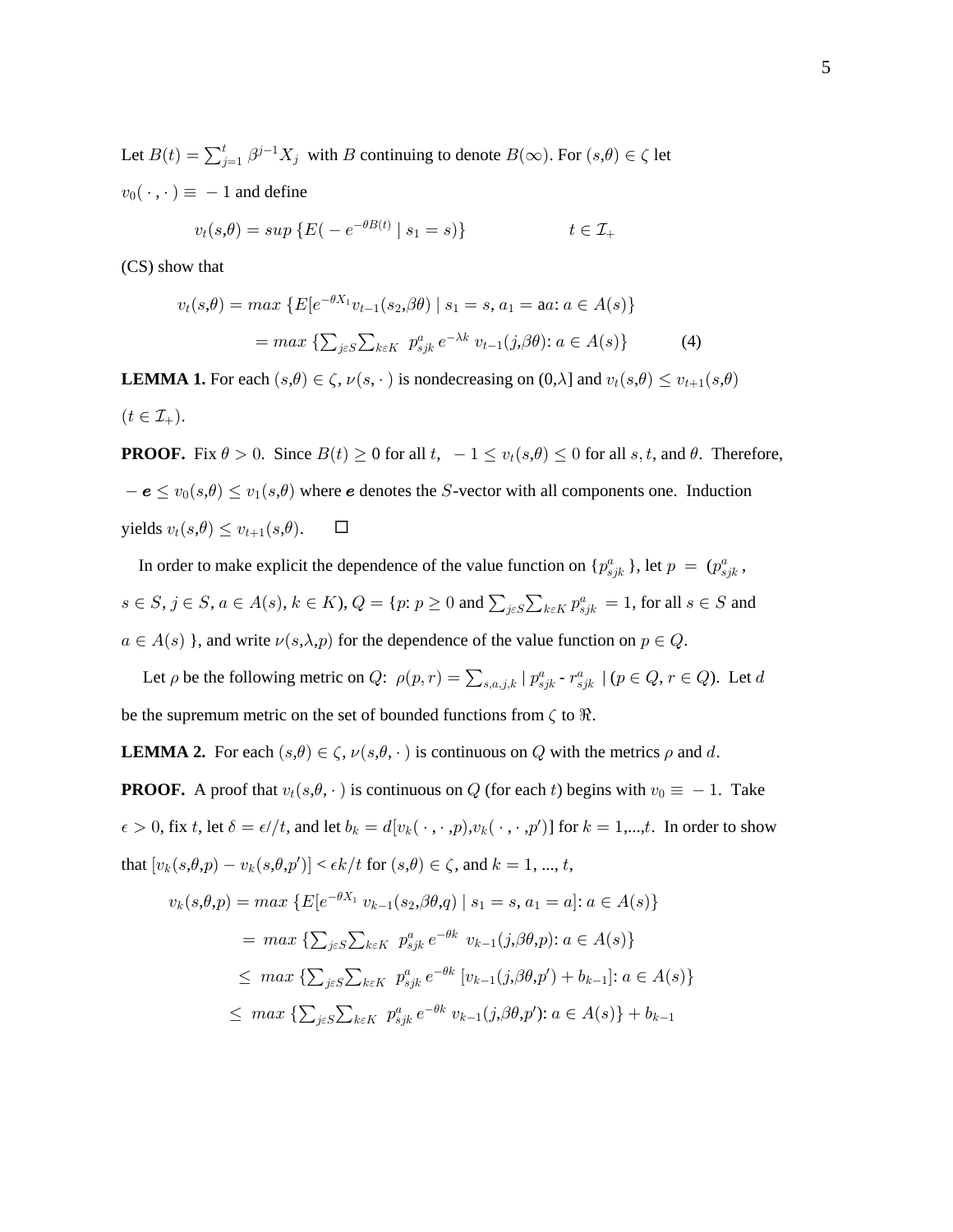$$
\leq \max \left\{ \sum_{j \in S} \sum_{k \in K} \left[ p_{sjk}^{a}{}' - \left| p_{sjk}^{a}{}' - p_{sjk}^{a} \right| \right] e^{-\theta k} [v_{k-1}(j,\beta \theta, p')] : \right. \\ \left. \alpha \in A(s) \right\} + b_{k-1} \\ \leq v_k(s, \theta, p') + b_{k-1} + \max \left\{ \sum_{j \in S} \sum_{k \in K} \left| p_{sjk}^{a} - p_{sjk}^{a}{}' \right| e^{-\theta k} \right. \\ \left. \cdot \left[ -v_{k-1}(j,\beta \theta, p') \right] : a \in A(s) \right\}
$$

But  $\sum_{j\in S}\sum_{k\in K}e^{-\theta k}\in [0,1], |v_{k-1}(j,\theta,\theta,p')|\leq 1$ , and  $b_0=0$  imply

$$
v_k(s, \theta, p) - v_k(s, \theta, p') \le b_{k-1} + \max \left\{ \sum_{j \in S} \sum_{k \in K} | p_{sjk}^a - p_{sjk}^a' | : a \in A(s) \right\}
$$
  

$$
< b_{k-1} + \epsilon/t, k = 1, ..., t.
$$

So  $v_k(s, \theta, p) - v_k(s, \theta, p') < k\epsilon/t$ ,  $k = 1, \dots, t$ , with the corresponding lower bound obtained similarly. Therefore,  $d[v_t(s, \theta, p), v_t(s, \theta, p')] < \epsilon$ .

In order to prove that  $v_t(s, \theta)$  converges uniformly to  $\nu(s, \theta)$ , (2) and (3) imply

$$
\nu(s,\theta) = \sup \left\{ E_{\Pi} \left[ -\exp\left( -\theta \sum_{k=1}^t \beta^{k-1} X_k \right) \right. \right. \\ \left. + \exp\left( -\theta \beta^t \sum_{k=1}^\infty \beta^{k-1} X_{t+k} \right) \middle| s_1 = s \right] \right\}
$$

Let  $X_k \in [0, u]$  and  $\mathfrak{m} = exp \left[ -\theta \beta^t u/(1-\beta) \right]$ ; so  $exp \left( -\theta \beta^t \sum_{k=1}^{\infty} \beta^{k-1} X_{t+k} \right) \in [\mathfrak{m}, 1]$  and  $v_t(s,\theta) \le \nu(s,\theta) \le \mathfrak{m}v_t(s,\theta)$ . Therefore,  $v_t(s,\theta) \in [-1,0]$  and  $\mathfrak{m} \le 1$  imply

$$
0\leq \nu(s,\theta)-v_t(s,\theta)\leq\,-\,(1-\mathfrak{m})v_t(s,\theta)\leq (1-\mathfrak{m})
$$

So,  $\nu(s,\theta) - v_t(s,\theta) < \epsilon$  if  $1 - \mathfrak{m} \leq \epsilon$  and

$$
1 - m \le \epsilon \iff 1 - exp[\theta u \beta^t / (1 - \beta)] \le \epsilon
$$
  

$$
\iff \beta^t \le -[(1 - \beta) / \theta u] log(1 - \epsilon)]
$$

whose right side depends on  $\epsilon$  but is invariant on  $Q$ .

## 3. Existence of a Markov Equilibrium Point

For each  $j \in J$  and  $s \in S$ , let  $A^{j}(s)$  be the nonempty set of feasible actions that player j can take when the game is in state s. Let  $a_{tj}$  be the action taken by player j in period t,  $a_t = (a_{tj}, a_t)$  $j \in J$ ), and

 $\Box$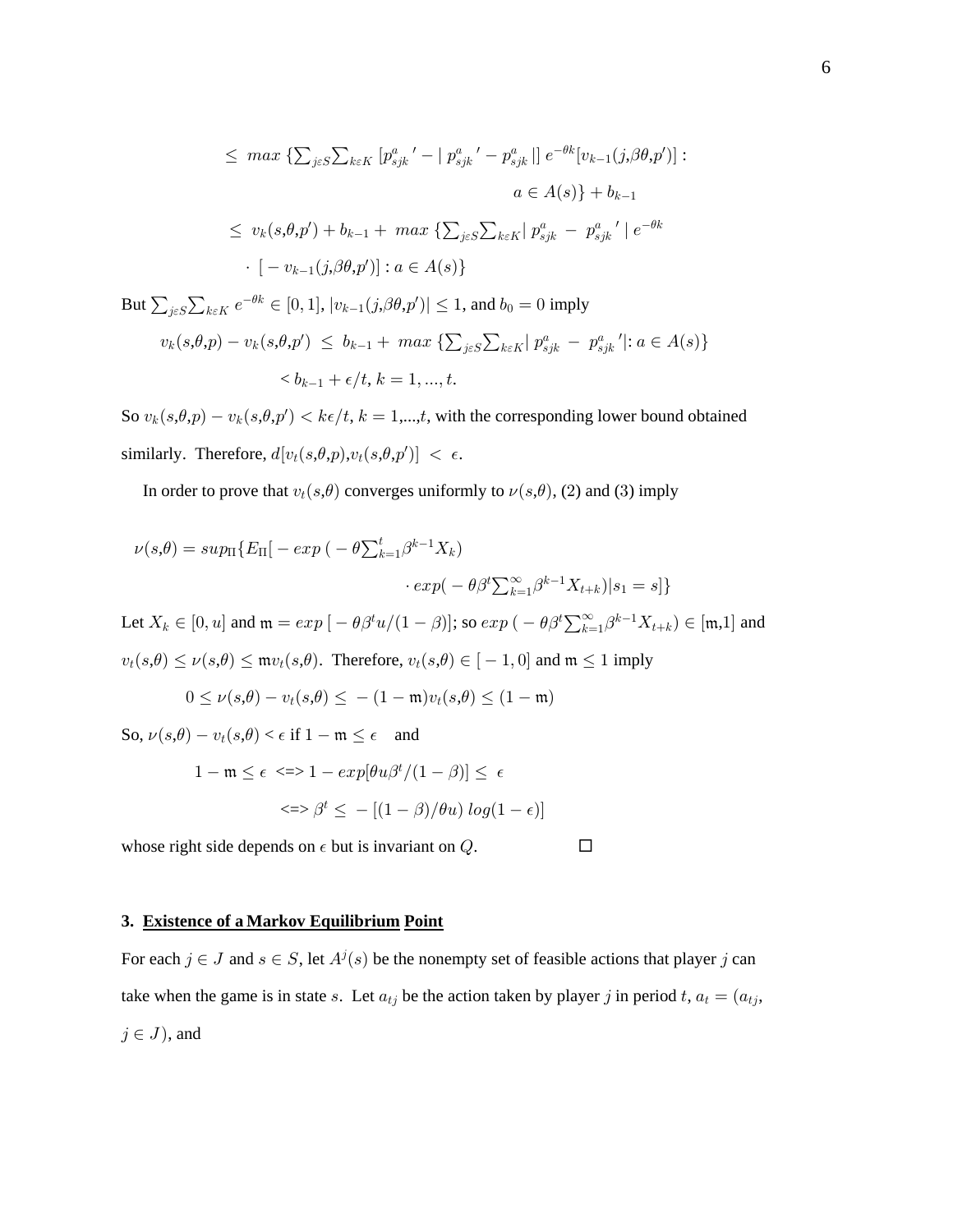$$
p_{sjk}^a = P\{s_{t+1} = j, (X_{t1},...,X_{tN}) = k \, | \, s_t = s, a_t = a\}
$$

Let  $M(A^j(s))$  denote the set of all probability measures on  $A^j(s)$  and  $\lambda = (\lambda_j, j \in J)$ . A (randomized) *policy* for player j is a sequence  $\Pi_j = (\Pi_{1j}, \Pi_{2j}, \dots)$  in which, for each  $t \in \mathcal{I}_+$ ,  $\Pi_{tj}(h_t)$  is a mapping that takes a value in  $M(A^j(s_t))$ , i.e. a probability distribution on  $A^j(s_t)$ , for each partial history , ), , , , ,...., , , . A , 2 œ ÒÐ 4 − N = + = + = + = Ó œ Ð > 4 " " # # >" >" > 4 - CC *strategy*  $j \in J$ ) specifies a policy for each player. Then  $\Delta_j = \times_{i=1}^{\infty} \times_{s \in S} M(A^{j}(s))$  is the set of randomized stationary (with respect to  $\zeta$ ) or randomized Markov (with respect to S) policies for player j and  $\Delta = \times_{j=1}^N \Delta_j$  is the set of stationary (with respect to  $\zeta$ ) strategies. As usual,  $(\psi_j, \phi_j)$  $\Pi_{-j}$ ) denotes  $(\Pi_1, \Pi_2, ..., \Pi_{j-1}, \psi_j, \Pi_{j+1}, ..., \Pi_N)$  where  $\Pi = (\Pi_1, \Pi_2, ..., \Pi_j, ..., \Pi_N)$ .

Let  $V_j(s, \lambda, \Pi) = E_{\Pi}(-e^{-\lambda_j B_j} | s_1 = s)$ . A strategy  $\Pi^* = (\Pi_j^* ; j \in J)$  is an *equilibrium point* if

$$
V_j(s, \theta, \Pi^*) \ge V_j(s, \theta, \psi_j, \Pi^*_{-j}) \qquad \text{for all } (s, \theta) \in Z, \psi_j, j \in J \tag{5}
$$

With this definition and the model's information structure, an equilibrium point is necessarily subgame perfect. An equilibrium point is said to be *Markov-perfect* if it is subgame perfect and consists of Markov strategies (Maskin and Tirole, 2001).

 Theorem 1 in this section states that an equilibrium point exists that is stationary with respect to the expanded state space. That is, player  $j$  in period  $t$  uses a (possibly) randomized decision rule that may depend on  $s_t$  and  $(\lambda_j \beta_j^{t-1}, j \in J)$  but does not depend otherwise on t or the elapsed history. Such a decision rule is Markov with respect to the original state space.

The set of player j's Markov policies is  $A^j = \times_{i=1}^{\infty} \times_{s \in S} A^j(s)$ . A randomized action for player j in state  $(s, \theta) \in \zeta$  corresponds to an element of  $\times_{s \in S} M(A(\iota^j(s)))$ . Let #Z denote the cardinality of set Z, let  $m = max \{ #A<sup>j</sup>(s): s \in S, j \in J \}$ , and let F be the set of sequences of  $m$  numbers, each bounded above by one. Since  $M(A^j(s)) \subset F$  for all  $j$  and  $s$ , the argument below uses  $\times_{j=1}^N \times_{i=1}^{\infty} \times_{s \in S} M(A^j(s)) \subset \times_{j=1}^N \times_{i=1}^{\infty} \times_{s \in S} F$ .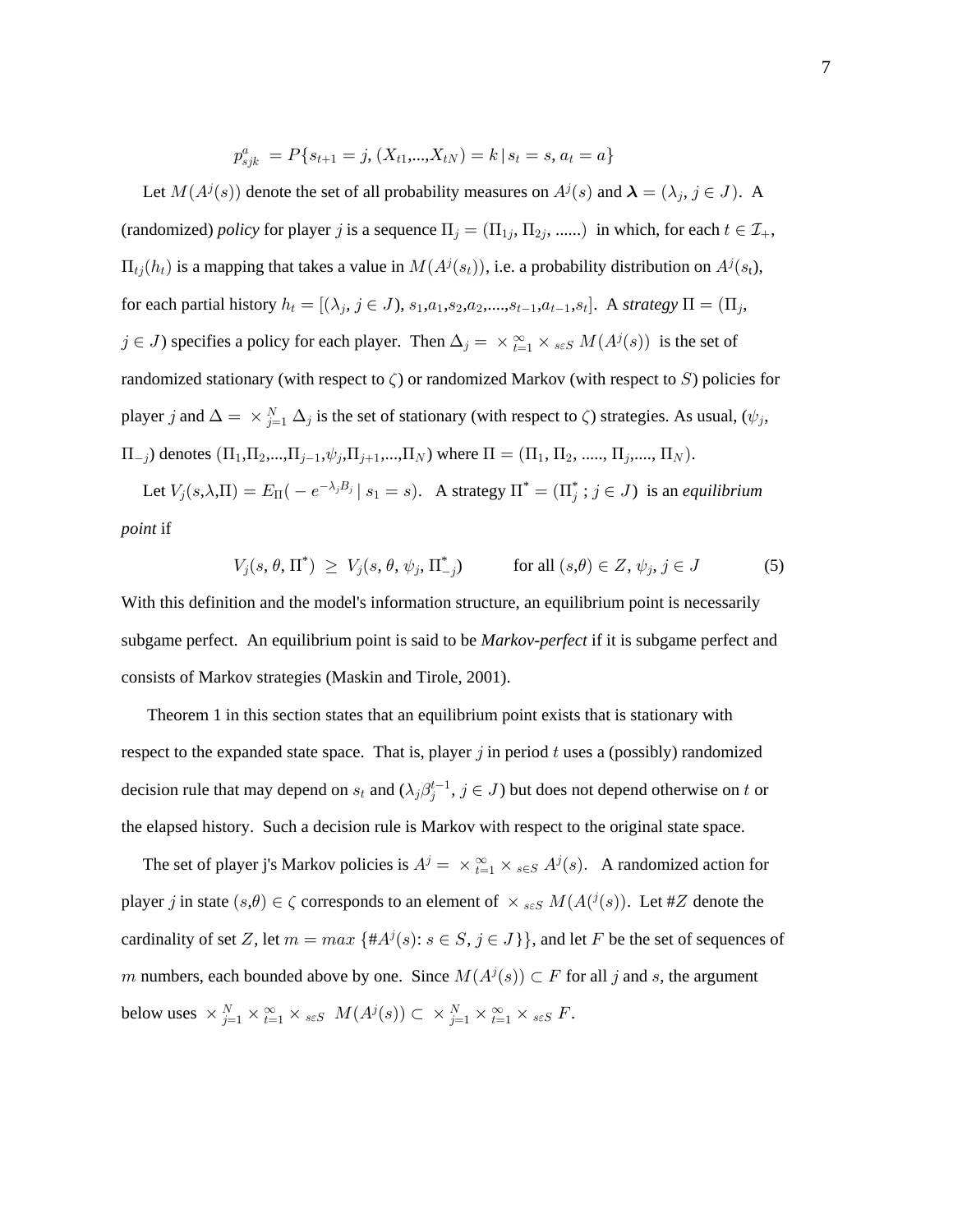With the topology of weak convergence,  $\times_{j=1}^{N} \times_{i=1}^{\infty} \times_{s \in S} M(A^{j}(s))$  is a compact convex topological subspace of  $\times_{j=1}^{N} \times_{i=1}^{\infty} \times_{s \in S} F$  which is a linear Hausdorff locally convex topological space. The Fan-Glicksberg extension of the Kakutani fixed point theorem [Glicksberg (1952)] is applied by constructing a point-to-set mapping on  $\Delta \subset \times_{j=1}^{N} \times \sum_{t=1}^{\infty} \times_{s \in S} F$ . The proof is less technical than in Federgruen (1978) because the set of actions here is finite rather than a compact metric space.

**THEOREM 1.** A finite sequential game with rewards in a countable subset of a compact set and the risk-sensitive discounted criterion has an equilibrium point  $\delta^* \in \Delta.$ 

**PROOF.** For  $\mu \in \times_{t=1}^{\infty} M(A^{j}(s))$  let  $p_{sjk}(\mu) = E_{\mu}(p_{sjk}^{a})$  be the "expected" joint conditional transition and reward probability when the players use the product measure  $\mu$  to choose their actions in state s. For any  $j \in J$  and  $\delta \in \Delta$ , let  $\phi^{j}(\delta)$  be the set of player j's best responses. So the elements of  $\phi^j(\delta) \subset \Delta_j$  satisfy

$$
V_j(s, \theta, \delta) = \sup \left\{ \sum_{i,k} e^{-\theta k_j} p_{sjk}(\delta_{-j}, \mu) V_j(i, \beta \circ \theta, \delta) : \right. \\
\mu \in \times_{t=1}^{\infty} M(A^j(s)) \}
$$
\n(6)

where  $k = (k_j, i \in J)$ ,  $\theta = (\theta_i, i \in J)$ , and  $\beta \circ \theta : = (\beta_i \theta_i, i \in J)$ .

The remainder of the theorem's proof consists of four observations.

**LEMMA 3.**  $\phi: \Delta \to 2^{\Delta}$  is a point to convex set mapping of a convex compact subset  $\Delta$  of the linear Hausdorff locally convex topological space  $\times_{j=1}^{N} \times_{i=1}^{\infty} \times_{s \in S} F$  into itself. **PROOF.** The space of functions that map states  $(s, \theta)$  into N-tuples of measures is  $\times_{j=1}^{N} \times_{t=1}^{\infty} \times_{s \in S} F$  which is a linear Hausdorff locally convex topological space when endowed with the product topology [Federgruen (1978) and Parthsarathy (1967)]. Since  $A^j(s)$ is finite for each  $s \in S$ ,  $\times_{s \in S} M(A^j(s))$  is compact and convex. Similarly, Tychonoff's theorem yields compactness and convexity of  $\times_{t=1}^{\infty} \times_{s \in S} M(A^{j}(s))$ . Thus  $\Delta$  is a metrizable subspace which is compact and convex.  $\Box$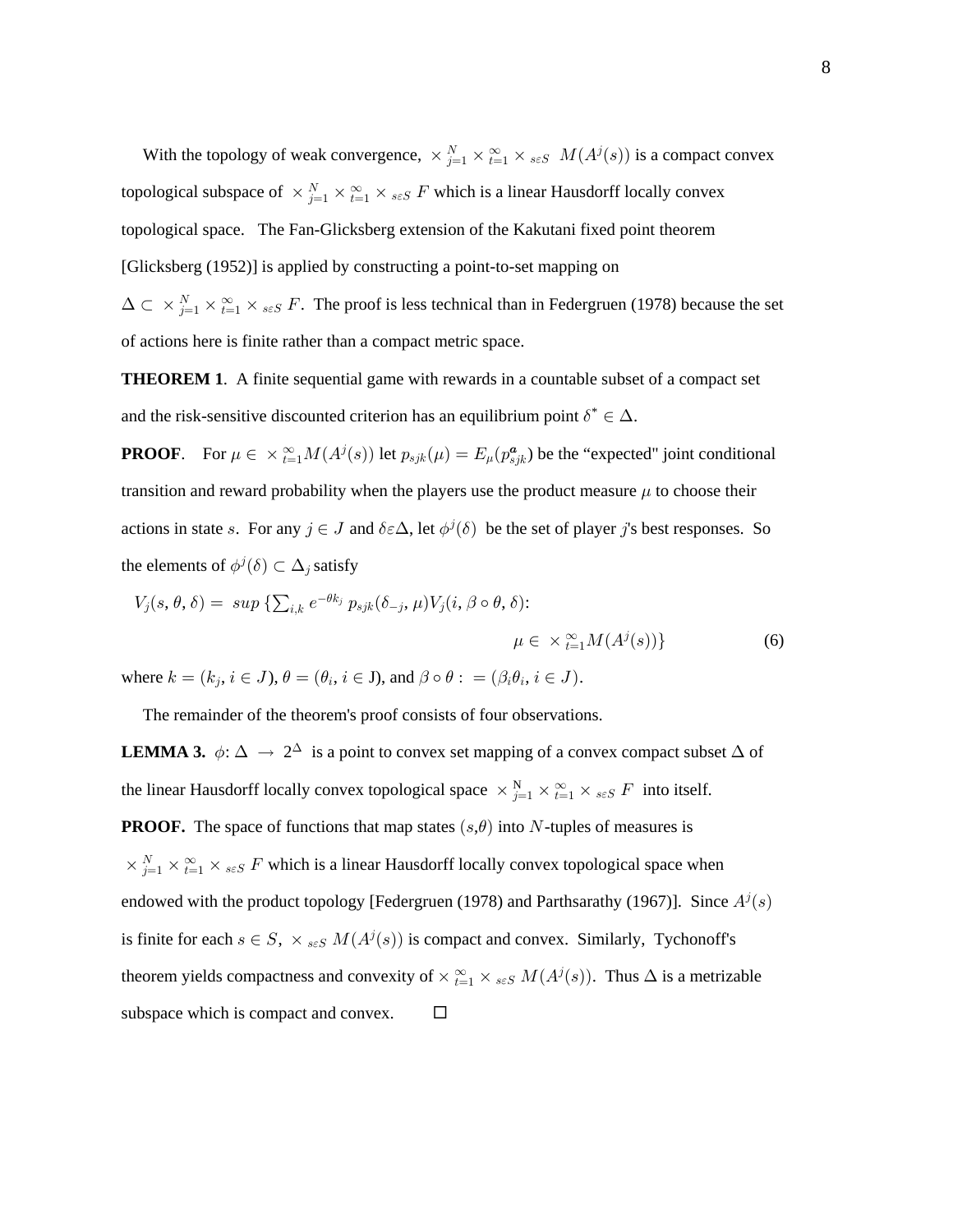The second observation is that  $\sum_{i,k} e^{-\theta_j k_j} p_{sik}(\cdot)$  takes values in [0,1] and is continuous on  $\times_{j\in J} M(A^j(s))$ . Continuity is a consequence of uniformly bounded rewards and continuity of convex combinations of every bounded denumerable set of real numbers on the simplex of weights assigned to the numbers.

The third observation is that Lemma 2 implies that  $V_j(s, \theta, \cdot)$  is continuous on  $\Delta$  for  $j \in J$ and  $(s,\theta) \in Z$ .

The next property completes the theorem's proof via the Fan-Glicksberg extension because there exists  $\delta^* \in \Delta$  such that  $\delta^* \in \phi(\delta^*)$ .

**LEMMA 4.**  $\phi$  is upper semi-continuous and nonexpansive.

**PROOF.** Fix  $\{\delta_t\}_{t=1}^{\infty}$  with  $\delta_t \in \Delta$  and  $\lim_{t \to \infty} \delta_t = \delta \in \Delta$ . It follows that it is possible to select  $\eta_t \in \phi(\delta_t)$  for each t such that there exists  $\eta \in \Delta$  with  $\eta = \lim_{t \to \infty} \eta_t$ . For each t,  $\eta_t^j$  is a best response for player j against  $(\delta_t)_{-j}$ . In the optimality equation (6), substitute  $\delta_t$  for  $\delta$  and  $\eta_t^j$  for  $\eta$  and let  $t \to \infty$ . It follows that  $\eta_j$  (where  $\eta = (\eta_j, j \in J)$ ) satisfies the optimality equation for  $\delta$  ( $j \in J$ ,  $s \in S$ ). It follows from (CS) that  $\phi$  is nonexpansive.  $\Box$ 

### Existence of Equilibria under other Assumptions

If rewards take a continuum of values or take values in a countable set, then the results remain valid if rewards are uniformly bounded and measurable. Since Theorem 1 already assumes boundedness, the additional restriction is measurability.

A version of Theorem 1 can be established if S is countable,  $A^{j}(s)$  is compact for each j and s, and rewards are uniformly bounded. Define topologies on the states and actions as in Federgruen (1978) and make corresponding continuity assumptions. It follows that there exists an equilibrium point in  $\Delta$ .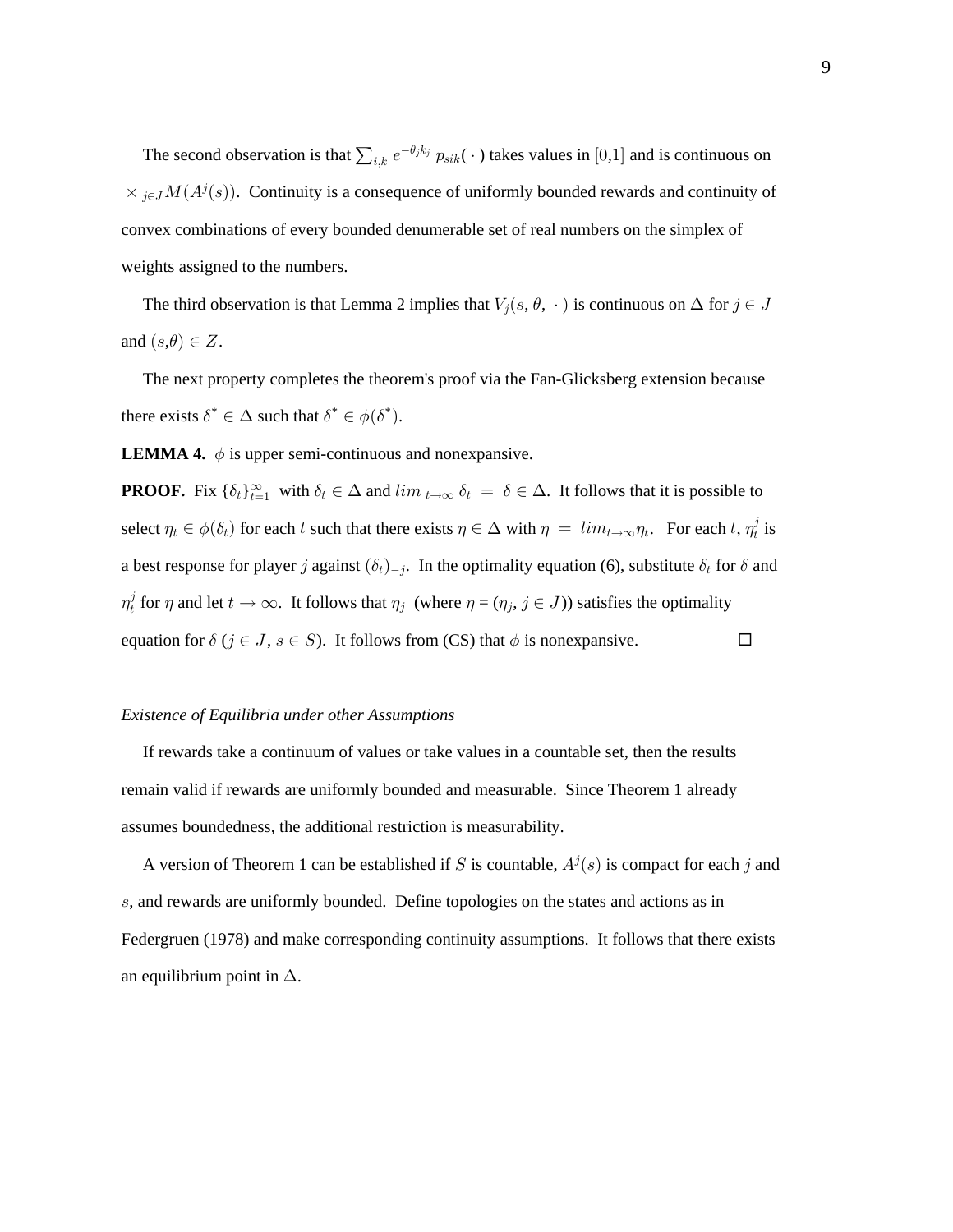#### 4. Myopic Equilibrium Points

The remainder of the paper concerns the structure of Markov equilibria rather than their

existence. So we no longer oblige the sequential game model to be finite. Let  $A_s = \times_{j \in J} A^j(s)$ ,  $C = \{ (s,a) \colon a \in A_s, s \in S \}, \ A^j = \bigcup_{s \in S} A^j(s), A = \ \times_{j \in J} A^j, \text{and } S(a) = \{ s \colon (s,a) \in C \}.$ The following definition weakens the definition of an equilibrium point  $(5)$  to a subset of initial states. A strategy  $\Pi^* = (\Pi_j^* : j \in J)$  is an *equilibrium point with respect to*  $T \subseteq S$  if

$$
V_j(s, \theta, \Pi^*) \ge V_j(s, \theta, (\mu_j, \Pi_{-j}^*)) \qquad \text{for all } \mu_j, j \in J, s \in T, 0 < \theta \le \lambda
$$
 (8)

This section assumes that there are independent random variables  $\xi_1, \xi_2, \dots$  such that  $\xi_t$  and  $(s_1, a_1, \ldots, s_t, a_t)$  are independent. In §7,  $\xi_t$  is the exogeneous "raw" demand in period t. In other potential applications,  $\xi_t$  is the change in biomass in aquaculture (Sobel, 1990a) and the goodwill depreciation rate in an oligopoly model with advertising decisions (Sobel, 1990b). Let  $\Theta_t$  denote the sample space of  $\xi_t$ .

Suppose there exist  $\gamma_{tj}: A \rightarrow \Re (t \in \mathbb{I}_{+}, j \in J)$  and  $m: Z \rightarrow \Re$  such that

$$
V_j(s, \lambda, \delta) = m(s, \lambda) \bullet E_{\delta | s_1 = s} \{ \prod_{t=1}^{\infty} v_{tj}(a_t) \}
$$
\n
$$
(9)
$$

$$
v_{tj}(a) = E\{exp\left[-\lambda\beta^{t-1}\gamma_{tj}(a,\xi_t)\right]\} \qquad a \in A \tag{10}
$$

Note that  $m(\cdot, \cdot)$  does not depend on  $\delta$ . Let  $\Gamma_t$  denote the one-period (static) game among the players in J in which player j has available the set of moves  $A^j = \bigcup_{s \in S} A^j(s)$  and incurs the cost  $v_{tj}(a)$  when the players choose  $a \in A$ . First we suppose for each t that  $\Gamma_t$  has a pure strategy equilibrium point  $a_t^* \in A$ :

$$
v_{tj}(a_t^*) \leq v_{tj}(k, a_{-j}^*) \qquad (k \in A^j, j \in J, t \in \mathbb{I}_+)
$$
\n(11)

and that  $\{a_t^*\}$  is *repeatable* in the following sense:

$$
P\{\{s_{t+1}\in S(a_{t+1}^*) \mid s_t \in S(a_t^*), a_t = a_t^*\} = 1 \qquad (t \in \mathbb{I}_+)
$$
\n
$$
(12)
$$

If  $a_t = a_t^*$  then  $a_{t+1} = a_{t+1}^*$  is feasible (with probability one).

Let  $\alpha$  be a strategy that specifies  $a_t = a_t^*$  if  $s_t \in S(a_t^*)$   $[\Leftrightarrow a_t^* \in \times_{j \in J} A^j(s)]$  and specifies an arbitrary element of  $\times_{i\in J} A^j(s)$  if  $s_t \notin S(a_t^*)$ . Let  $\nu_j(s,\lambda_j,\delta) = E_{\delta|s_1=s}[\prod_{t=1}^{\infty} v_{tj}(a_t)].$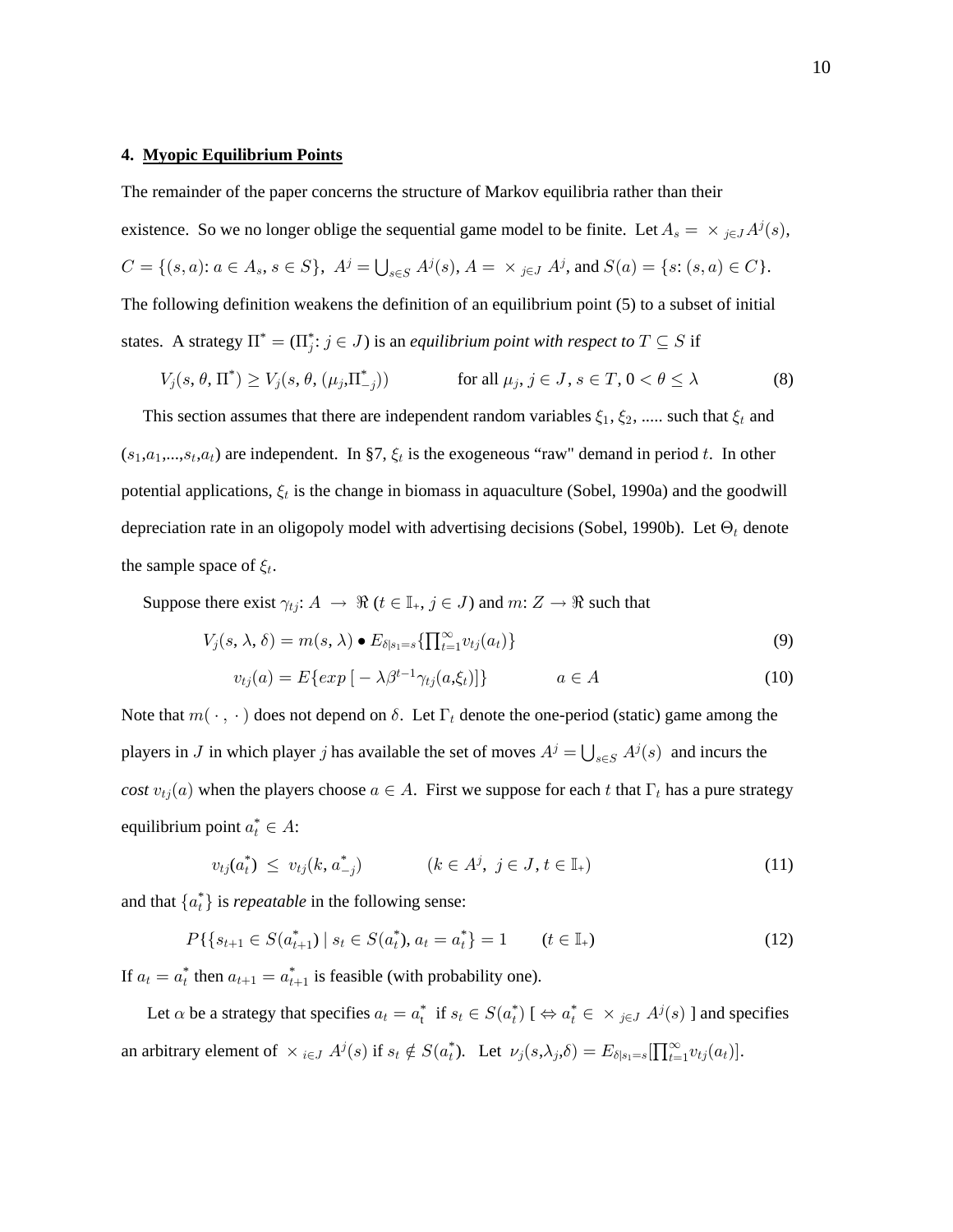**THEOREM 2.** Under assumptions (9), (11), and (12),  $\alpha$  is an equilibrium point with respect to  $S(a_1^*).$ 

**PROOF.** If  $s_1 = s \in S(a_1^*)$ , the players except j use their components of  $\alpha$ , and j uses  $\mu_j$ , then by  $(9)$ 

$$
\nu_j[s,\lambda_j,(\mu_j,\alpha_{-j})] = E\{\prod_{t=1}^{\infty} exp\left[-\lambda_j \beta_j^{t-1} \gamma_{tj}(a_t,\xi_t)\right]\}
$$
  
\n
$$
= E_{(\mu_j,\alpha_{-j})} E_{\xi|\mu_j,\alpha_{-j}}\{\prod_{t=1}^{\infty} exp\left[-\lambda_j \beta_j^{t-1} \gamma_{tj}(a_t,\xi_t)\right]\}
$$
  
\n
$$
= E_{(\mu_j,\alpha_{-j})}\prod_{t=1}^{\infty} E_{\xi} \{exp\left[-\lambda_j \beta_j^{t-1} \gamma_{tj}(a_t,\xi_t)\right]\}
$$
  
\n
$$
= E_{(\mu_j,\alpha_{-j})}\prod_{t=1}^{\infty} v_{tj}(a_t^j,a_{-j}^*)
$$
  
\n
$$
\geq E_{(\mu_j,\alpha_{-j})}\prod_{t=1}^{\infty} v_{tj}(a_t^*) = \nu_j(s,\lambda_j,\alpha)
$$

If  $s_1 \in S(a_1^*)$ , then (12) implies  $a_t \in A_{s_t}$  for all t.

Now we abandon the assumption that  $\Gamma_t$  has a pure strategy equilibrium point  $a_t^* \in A$  for each t. If A is finite, from Nash (1950) for each t there is a randomized equilibrium point (possibly with a degenerate probability distribution)  $\mathbf{a}_t^*$  of  $\Gamma_t$ ,  $t \in \mathcal{I}_+$ . Since finiteness is no longer assumed, define  $A(t) = \{a \in A: P\{a_t^* = a\} > 0\}$ and generalize  $(11)$  and  $(12)$ :

 $\Gamma_t$  has a (possibly randomized) equilibrium point  $a_t^*$   $(t \in \mathcal{I}_+)$  $(11)$ 

$$
\mathbf{P}\{s_{t+1} \in \bigcap_{a \in A(t+1)} S(a) \mid \mathbf{a}_t^* = a_t\} = 1 \qquad t \in \mathcal{I}_+ \tag{12}
$$

 $\Box$ 

Let  $\eta$  be a strategy that specifies  $P\{a_t = a\} = P\{\boldsymbol{a}_t^* = a\}$  if  $s_t \in \bigcap_{a \in A(t)} S(a)$  and  $\eta$  specifies an arbitrary element of  $A_{s_t}$  if  $s_t \notin \bigcap_{a \in A(t)} S(a)$ .

**COROLLARY 1:** Assumptions (9), (11'), and (12') imply that  $\eta$  is an equilibrium point with respect to  $\bigcap_{a \in A_{s_1}} S(a)$ .

### 5. Separable Rewards and Dynamics Depending only on Actions

This section shows that condition (9) is satisfied if the single period reward function is an additively separable function of the state and action, and the dynamics depend only on the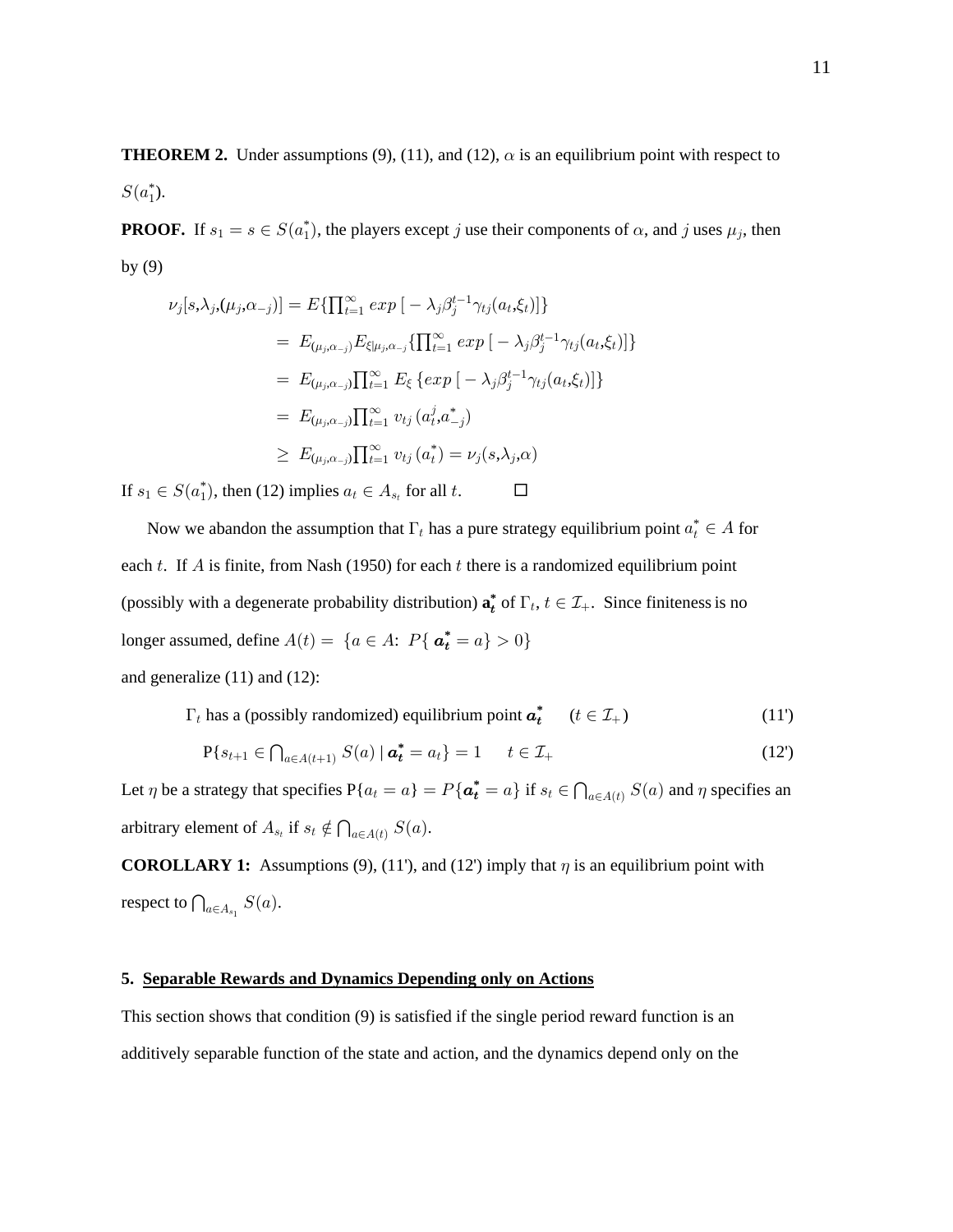actions. These assumptions yield myopic equilibria in a risk-neutral sequential game (Sobel,

1981). For each  $t \in \mathcal{I}_+$  and  $j \in J$  suppose there are  $K_{tj}: A \times \Theta_t \to \mathbb{R}$ ,  $L_{tj}: S \to \mathbb{R}$  and  $w_n: A \times \Theta_t \rightarrow \mathbb{R}$  such that

$$
X_{tj} = K_{tj}(a_t, \xi_t) + L_{tj}(s_t)
$$
\n(13)

$$
s_{t+1} = w_t(a_t, \xi_t) \tag{14}
$$

Let

$$
\gamma_{tj}(a, x) = K_{tj}(a, x) + \beta L_{t+1,j}[w_t(a, x)] \qquad a \in A, x \in \Theta
$$
 (15)

An expression for  $V_j(s, \lambda, \delta)$  analogous to (9) results from (13), (14), and (15).

**LEMMA 5.** The structure  $(13)$  and  $(14)$  implies

$$
V_j(s,\lambda,\delta) = -\exp[-\lambda L_{1j}(s)] \cdot E_{\delta|s_1=s}[\prod_{t=t-1}^{\infty} v_{tj}(a_n)] \tag{16}
$$

**PROOF.** The substitution of  $(13)$  and  $(14)$  in

$$
B_j = \sum_{t=1}^{\infty} \beta^{t-1} X_{tj}
$$

yields

$$
\sum_{t=1}^{\infty} \beta^{t-1} X_{tj} = \sum_{t=1}^{\infty} \beta^{t-1} [K_{tj}(a_t, \xi_t) + L_{tj}(s_t)]
$$
  
=  $L_{1j}(s) + \sum_{t=1}^{\infty} \beta^{t-1} [K_{tj}((a_t, \xi_t) + \beta L_{t-1,j}[w_t(a_t, \xi_t)]$   
=  $L_{1j}(s) + \sum_{t=1}^{\infty} \beta^{t-1} \gamma_{tj}(a_t, \xi_t)$ 

Then

$$
V_j(s, \lambda, \delta) = E[-\exp[-\lambda \sum_{t=1}^{\infty} \beta^{t-1} X_{tj}]]
$$
  
\n
$$
= E\{-\exp[-\lambda L_{1j}(s)] \cdot \exp[-\lambda \sum_{t=1}^{\infty} \beta^{t-1} \gamma_{tj}(a_t, \xi_t)]\}
$$
  
\n
$$
= -\exp[-\lambda L_{1j}(s)] \cdot E\{\exp[-\lambda \sum_{t=1}^{\infty} \beta^{t-1} \gamma_{tj}(a_t, \xi_t)]\}
$$
  
\n
$$
= -\exp[-\lambda L_{1j}(s)] \cdot E\{\prod_{t=1}^{\infty} \exp[-\lambda \beta^{t-1} \gamma_{tj}(a_t, \xi_t)]
$$
  
\n
$$
G_{tj}(a, x) = \exp[[-\lambda \beta^{t-1} \gamma_{tj}(a, x)] \quad a \in A, x \in \Theta
$$
\n(17)

Let

Independence of 
$$
a_t
$$
 and  $\xi_t$  yields

$$
E\{\prod_{t=1}^{\infty} G_{tj}(a_t, \xi_t)\} = E_{\{a_j\}} E_{\{\xi_j|a_j\}}\{\prod_{t=1}^{\infty} G_{tj}(a_t, \xi_t)\}
$$
  
= 
$$
E_{\{a_i\}} E_{\{\xi_j\}}\{\prod_{t=1}^{\infty} G_{tj}(a_t, \xi_t)\}
$$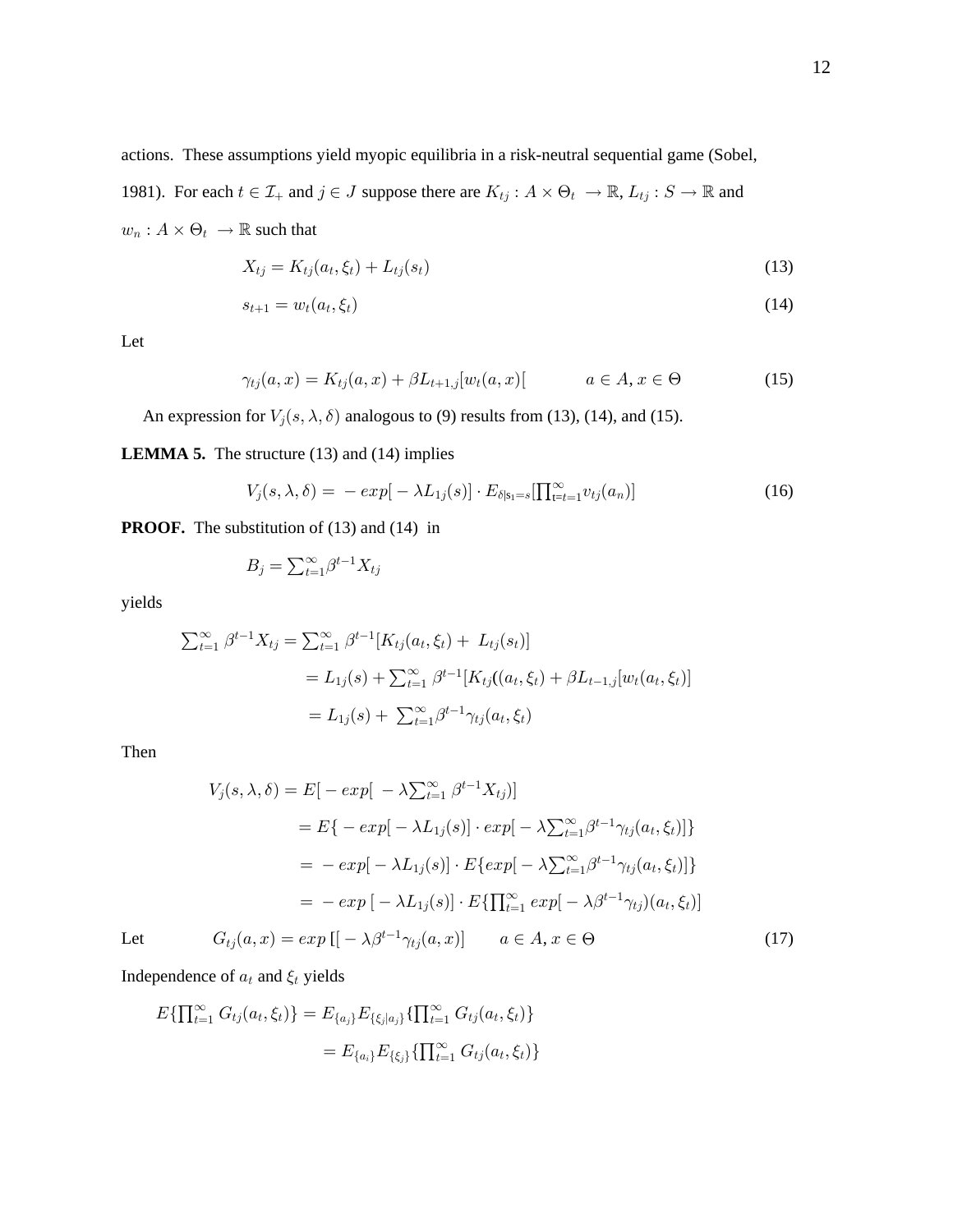Independence of  $\xi_1, \xi_2, \dots$  implies

$$
E[\prod_{t=1}^{\infty} G_{tj}(a_t, \xi_t)] = E_{\{a_j\}}\{\prod_{t=1}^{\infty} [E_{\{\xi_j\}} G_{tj}(a_t, \xi_t)]\} = E_{\{a_j\}}[\prod_{t=1}^{\infty} v_{tj}(a_t)] \qquad \Box
$$

The first term in (16) is invariant with respect to strategy  $\delta$ .

**COROLLARY 2.** A sequential game with  $(13)$  and  $(14)$  satisfies  $(9)$ . So

(a) Assumptions (11), (12), (13), and (14) imply that  $\alpha$  is an equilibrium point with respect to  $S(a_1^*).$ 

(b) Assumptions (11'), (12'), (13), and (14) imply that  $\eta$  is an equilibrium point with respect to  $\bigcap_{a \in A(s_1)} S(a).$ 

## 6. Affine Structure

This section shows that condition (9) is satisfied if the single period reward function and the expected dynamics are affine functions of the state with coefficients that are constant with respect to the action  $a \in A$ . The same assumptions yield myopic equilibria in a risk-neutral sequential game (Sobel, 1990a) and are similar to those in Denardo and Rothblum (1983). Monahan and Sobel (1995) apply the results in this section to a risk-sensitive oligopoly model with advertising decisions.

Let  $\Re^{k \times n}$  denote the set of  $k \times n$  matrices of real numbers. We assume that there are  $L_j \in \mathbb{R}^{N \times 1}$ ,  $M \in \mathbb{R}^{N \times N}$ , and for each  $a \in A$  there are  $K_j(a, \xi_t) \in \mathbb{R}$  and  $w(a, \xi_t) \in \mathbb{R}^{N \times 1}$  such that

$$
X_{tj} = K_j(a_t, \xi_t) + L_j \cdot s_t \qquad (t \in \mathcal{I}_+, j \in J) \tag{18}
$$

$$
s_{t+1} = w(a_t, \xi_t) + M \cdot s_t \qquad (t \in \mathcal{I}_+)
$$

For simplicity, assume that  $K_j$ ,  $L_j$ , w, and M are stationary with respect to t.

Let  $\tau(M)$  denote the spectral radius of matrix M and define

$$
\mathcal{L}_j = [I + \beta_j M (I - \beta_j M)^{-1}] L_j
$$
  

$$
\gamma_j(a, x) = K_j(a, x) + \beta_j \mathcal{L}_j (I - \beta_j M)^{-1} w(a, x) \qquad (a \in A, x \in \Theta)
$$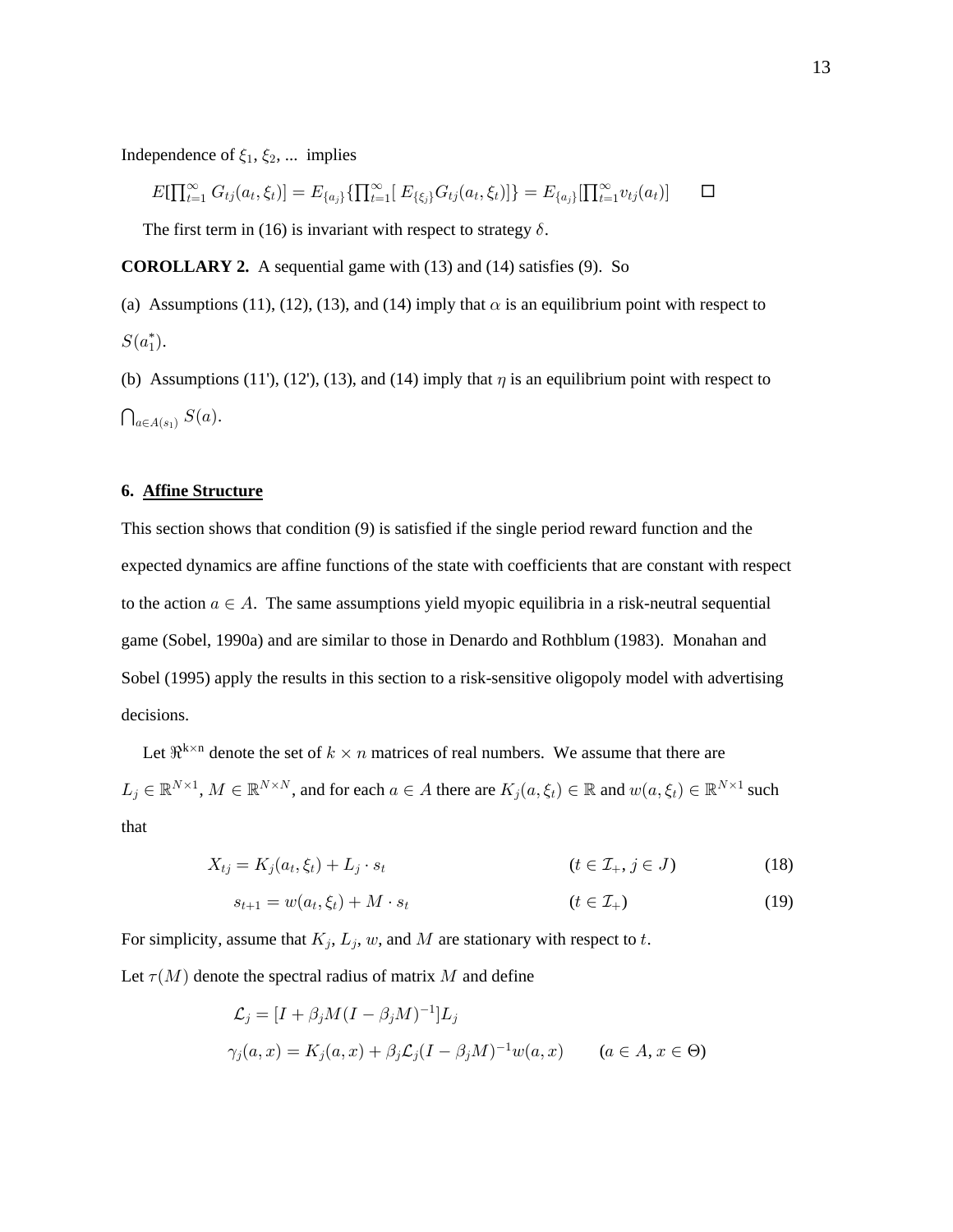**LEMMA 6.** Assumptions (18), (19), and  $\tau(M) < \beta_j^{-1}$  imply

$$
\sum_{t=1}^{\infty} \beta_j^{t-1} X_{tj} = \mathcal{L}_j s_1 + \sum_{t=1}^{\infty} \beta_j^{t-1} \gamma_j(a_t, \xi_t)
$$
 (20)

$$
V_j(s, \lambda_j, \delta) = -\exp\left[-\lambda \mathcal{L}_j s\right] \cdot E_{\delta|s_1 = s} \{ \prod_{t=1}^{\infty} \exp\left[-\lambda_j \beta_j^{t-1} \gamma_j(a_t, \xi_t)\right] \}
$$
(21)  
F. 
$$
\sum_{t=1}^{\infty} \beta_j^{t-1} X_{tj} = \sum_{t=1}^{\infty} \beta_j^{t-1} [K_j(a_t, \xi_t) + L_j(s_t)]
$$

PROOF.

$$
= L_j s_1 + \sum_{t=1}^{\infty} \beta_j^{t-1} K_j(a_t, \xi_t) + \beta_j \sum_{t=1}^{\infty} \beta_j^{t-1} L_j s_{t+1}
$$
 (22)

Let  $w_t$  denote  $w(a_t, \xi_t)$ . Then

$$
s_{t+1} = w_t + M s_t
$$
  
=  $w_t + M(w_{t-1} + M s_{t-1})$   
=  $w_t + M w_{t-1} + M^2 s_{t-1}$   
=  $M^t s_1 + \sum_{i=1}^t M^{t-i} w_i$ 

Substituting in (22) confirms (20):

$$
\sum_{t=1}^{\infty} \beta_{j}^{t-1} X_{tj} = L_{j} s_{1} + \sum_{t=1}^{\infty} \beta_{j}^{t-1} K_{j} (a_{t}, \xi_{t})
$$
  
+  $\beta_{j} \sum_{t=1}^{\infty} \beta_{j}^{t-1} L_{j} (M^{t} s_{1} + \sum_{i=1}^{t} M^{t-i} w_{i})$   
=  $[L_{j} + \beta_{j} L_{j} \sum_{t=1}^{\infty} \beta_{j}^{t-1} M^{t}] s_{1}$   
+  $\sum_{t=1}^{\infty} \beta_{j}^{t-1} [K_{j} (a_{t}, \xi_{t}) + \beta_{j} L_{j} \sum_{i=1}^{t} M^{t-i} w_{i}]$   
=  $[L_{j} + \beta L_{j} M (I - \beta M M)^{-1}] s_{1}$   
+  $\sum_{t=1}^{\infty} \beta_{j}^{t-1} [K_{j} (a_{t}, \xi_{t}) + \beta L_{j} (I - \beta M)^{-1} w (a_{t}, \xi_{t})]$   
 $V_{j} (s, \lambda, \delta) = E \{- exp[-\lambda_{j} \sum_{t=1}^{\infty} \beta_{j}^{t-1} X_{tj}] \}$   
=  $E \{- exp[-\lambda_{j} [L_{j} s + \beta_{j} L_{j} M (I - \beta M)^{-1} s] \}$   
 $\cdot exp[-\lambda_{j} \sum_{t=1}^{\infty} \beta_{j}^{y-1} [K_{i} (a_{t}, \xi_{t}) + \beta_{j} L_{j} (I - \beta_{j} M)^{-1} w (a_{t}, \xi_{t})] \}$ 

$$
= - \exp \left( - \lambda_j \mathcal{L}_j s \right) \cdot E[\exp - \lambda_j \sum_{t=1}^{\infty} \beta_j^{t-1} \gamma_j(a_t, \xi_t)] \qquad \qquad \Box
$$

## **Higher-Order Models**

In some applications it is natural to formulate models in which dynamics and rewards depend directly on states and actions in earlier periods. Instead of (18) and (19), as in Sobel (1990b), we assume that there are  $r \in \mathcal{I}_+$ , functions  $K_{ij}$  and  $w_i$ , vectors  $L_{ij}$ , and matrices  $M_i$  such that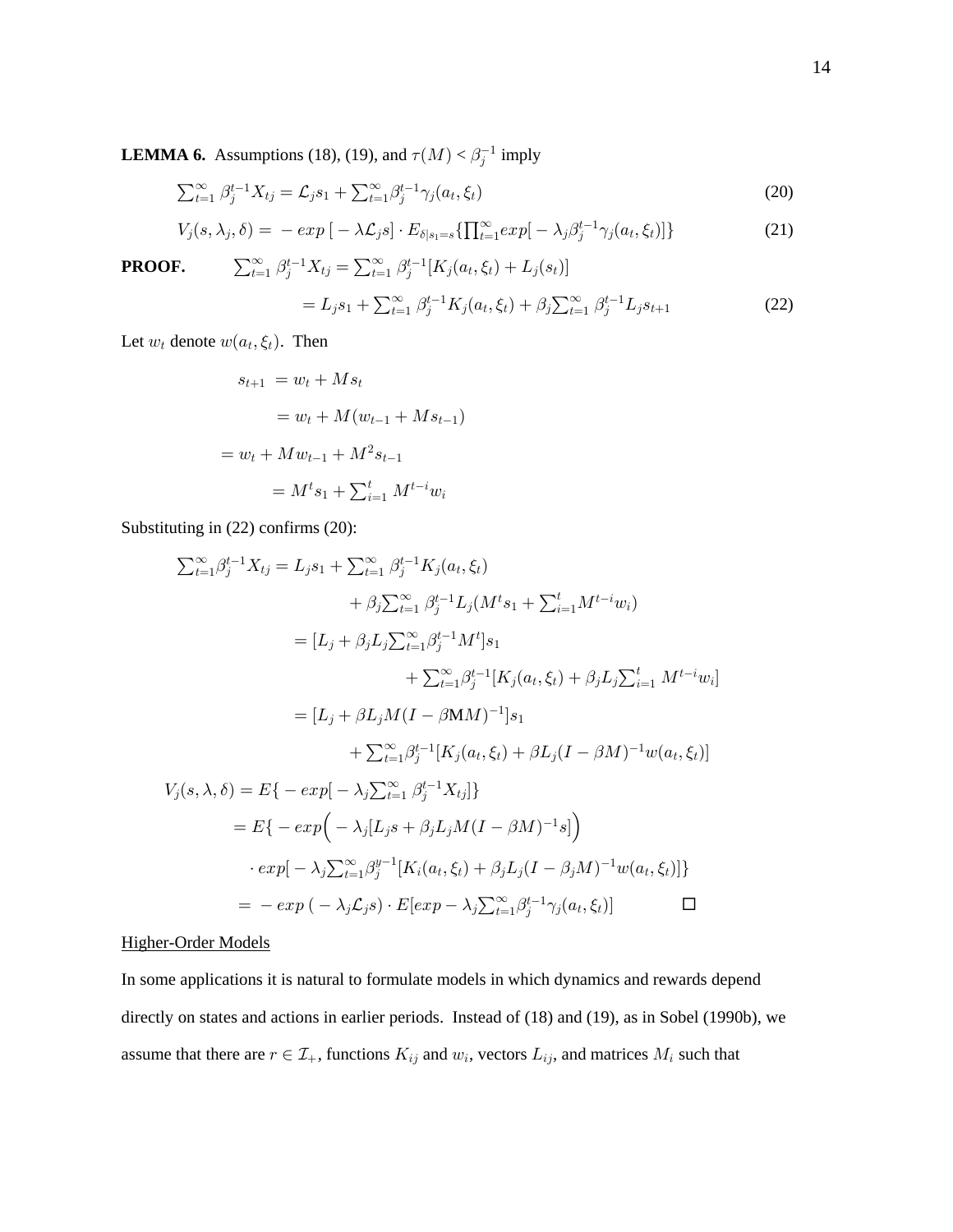$$
X_{tj} = \sum_{i=1}^{r} [K_{ij}(a_{t-i+1}, \xi_{t-i+1}) + L_{ij} \cdot s_{t-i+1}] \tag{18'}
$$

$$
s_{t+1} = \sum_{i=1}^{r} [w_i(a_{t-i+1}, \xi_{t-i+1}) + M_i \cdot s_{t-i+1}] \tag{19}
$$

It is surprising that a higher-order model can be analyzed with essentially the same effort as when

 $r = 1$ . Let prime denote transpose,  $\omega_i(a, x) = (w_i(a, x), 0, ..., 0)$ , and

|                  |                                                                                                                |  | $M_{r-1}$ $M_r$ |  |
|------------------|----------------------------------------------------------------------------------------------------------------|--|-----------------|--|
| $\mathfrak{M} =$ | $\begin{array}{ccccccccc} & M_1 & M_2 & & \cdot & & \cdot & \\ \mid & I & & 0 & & \cdot & & \cdot \end{array}$ |  |                 |  |
|                  |                                                                                                                |  |                 |  |
|                  |                                                                                                                |  |                 |  |
|                  |                                                                                                                |  |                 |  |
|                  |                                                                                                                |  |                 |  |

Assumptions (18'), (19'), and  $\tau(\sum_{i=1}^r \beta_j^{i-1} M_i) < 1$  imply LEMMA 7.

$$
\sum_{t=1}^{\infty} \beta_j^{t-1} X_{tj} = \mathfrak{L}_j + \sum_{t=1}^{\infty} \beta_j^{t-1} \gamma_j(a_t, \xi_t)
$$
\n(20')

where  $\mathfrak{L}_j$  is a function of  $s_{-r+2}, ..., s_1, a_{-r+2}, ..., a_0, \xi_{-r+2}, ..., \xi_0$  and

$$
\gamma_j(a, x) = \sum_{i=1}^r \beta_j^{i-1} [K_{ij}(a, x) + \beta_j L_j (I - \beta_j \mathfrak{M})^{-1} \omega_I(A, X)] \qquad (A \in a, X \in \Theta)
$$
  
Also,  $V_j(s, \lambda_j, \delta) = -\exp[-\lambda_j \mathfrak{L}_j] \cdot E_{\delta | s_1 = s} \{ \prod_{i=1}^\infty \exp[-\lambda_j \beta_j^{t-1} \gamma_j(a_t, \xi_t)] \}$  (21')

**PROOF.** Use (18') and (19') in a sample path version of the proof of Lemma 1 in Sobel (1990b).

## $\Box$

The first terms in (21) and (21), respectively, are constant with respect to strategy  $\delta$  and need not be considered in an optimization. Also,  $(21)$  and  $(21')$  satisfy  $(9)$  with

 $m(s,\lambda_j) = -\exp(-\lambda_j \mathcal{L}_j s)$  and  $m(s,\lambda_j) = -\exp(-\lambda_j \mathcal{L}_j)$ , respectively, and (10) with  $\gamma_{tjj}$ invariant with respect to  $t$ .

**COROLLARY 3.**  $[(18)$  and  $(19)]$  and  $[(18')$  and  $(19')]$  each satisfy  $(9)$ . So:

(a) Assumptions (11), (12), (18), and (19) [respectively (18') and (19')] imply  $\alpha$  is an equilibrium point with respect to  $S(a_1^*)$ .

(b) Assumptions (11'), (12'), (18), and (19) [respectively (18') and (19')] imply that  $\eta$  is an equilibrium point with respect to  $\bigcap_{a \in A(s_1)} S(a)$ .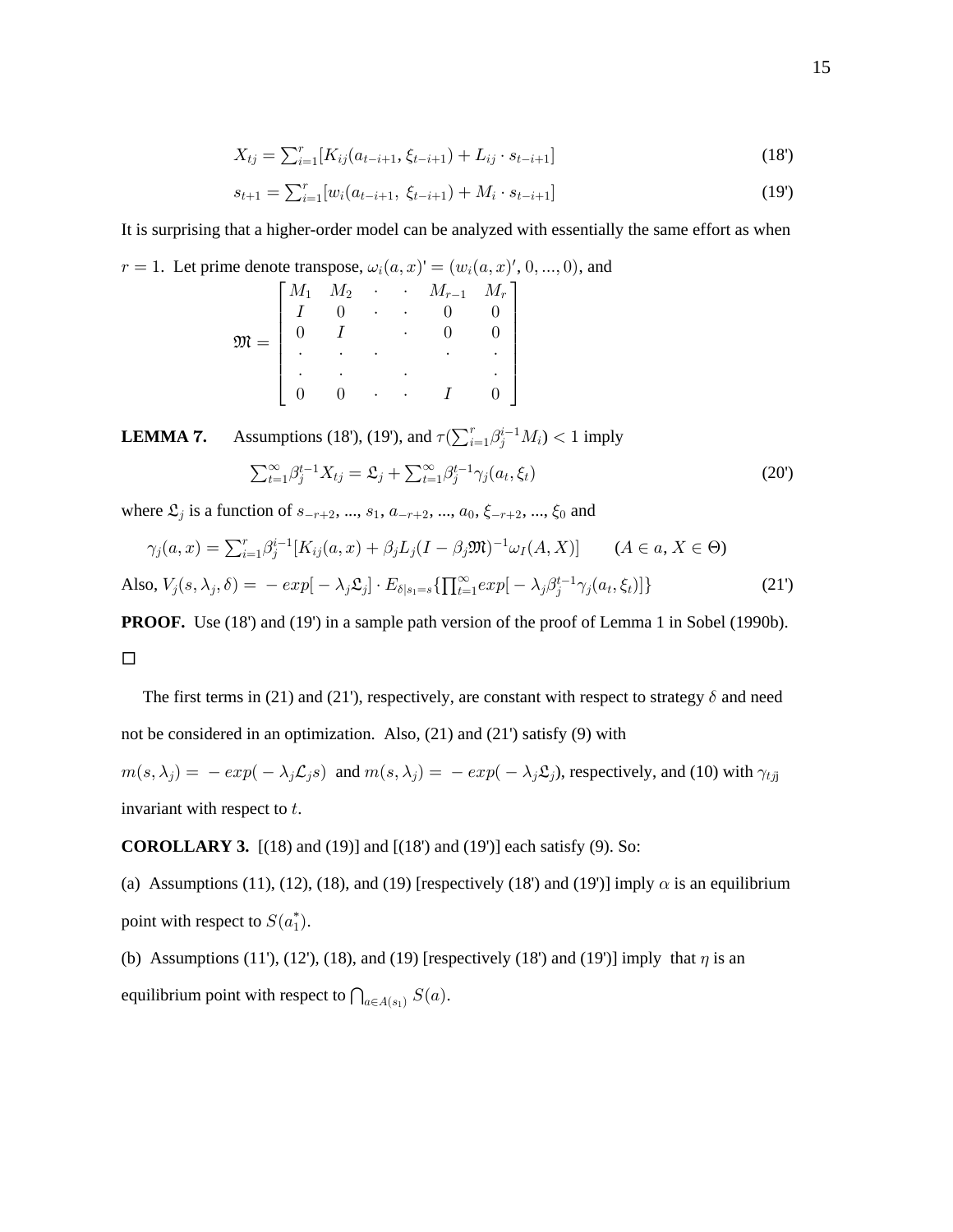#### **7. Dynamic Oligopoly with Inventories**

The following oligopoly model is taken from Kirman and Sobel (1974). If  $N = 1$  and dependence on price is suppressed, it is a dynamic version of the classical "newsvendor" model [Porteus (1990)]. At the beginning of each period t,  $N$  firms make simultaneous pricing and production decisions. Let  $z_{tj}$  and  $\rho_{tj} \geq 0$  be firm j's production quantity and announced price, respectively, in period t. Let  $s_{ti}$  be firm j's inventory level at the onset of period t. Assume that production occurs in less than one period; so the total quantity of goods that is available to satisfy demand in period t is  $y_{tj} = s_{tj} + z_{tj}$ . Let  $a_{tj} = (y_{tj}, \rho_{tj})$ , let  $D_{tj}$  be the nonnegative demand for firm j's goods during period t, and let  $s_t = (s_{t1}, ..., s_{tN})$ ,  $z_t = (z_{t1}, ..., z_{tN})$ ,  $\rho_t = (\rho_{t1}, ..., \rho_{tN})$ ,  $y_t = (y_{t1}, ..., y_{tN}), a_t = (a_{t1}, ..., a_{tN}),$  and  $D_t = (D_{t1}, ..., D_{tN}).$  So  $y_t = s_t + z_t$  and  $z_t \ge 0$ corresponds to  $y_t \geq s_t$ . Under the assumption that excess demand is backlogged,

$$
s_{t+1} = s_t + z_t - D_t = y_t - D_t \tag{23}
$$

If  $s_{tj}$  < 0 then firm j owes  $|s_{tj}|$  to its consumers. The vector of "realized" demands  $D_t = p(a_t, \xi_t)$  can depend on  $a_t$  and a nonnegative random vector  $\xi_t$  of "raw" demand. For example,  $D_t = (d_{0j} - \xi_{tj} \rho_{tj})^+$ . Assume that  $\xi_t$  and  $(s_1, a_1, D_1, ..., s_t, a_t)$  are mutually independent and that  $\xi_1, \xi_2, ...$  are independent random variables (or vectors). Therefore, for any realization of  $a_1, a_2, ...,$  it follows that  $D_1, D_2$ , are conditionally independent.

Let firm  $j$ 's profit in period  $t$  be

$$
X_{tj} = g_j(y_t, \rho_t, \xi_t) - c_j z_{tj} \tag{24}
$$

in which  $c_j$  is the constant unit production cost and  $g_j$  is the revenue net of inventory-related costs. For example,

$$
g_j(y_t, \rho_t, \xi_t) = \rho_{ij} \cdot max\{y_{tj}, p(y_t, \rho_t, \xi_t)\} - c_{1j} \cdot [y_{tj} - p(y_t, \rho_t, \xi_t)]^+ - c_{2j} \cdot [p(y_t, \rho_t, \xi_t) - y_{tj}]^+
$$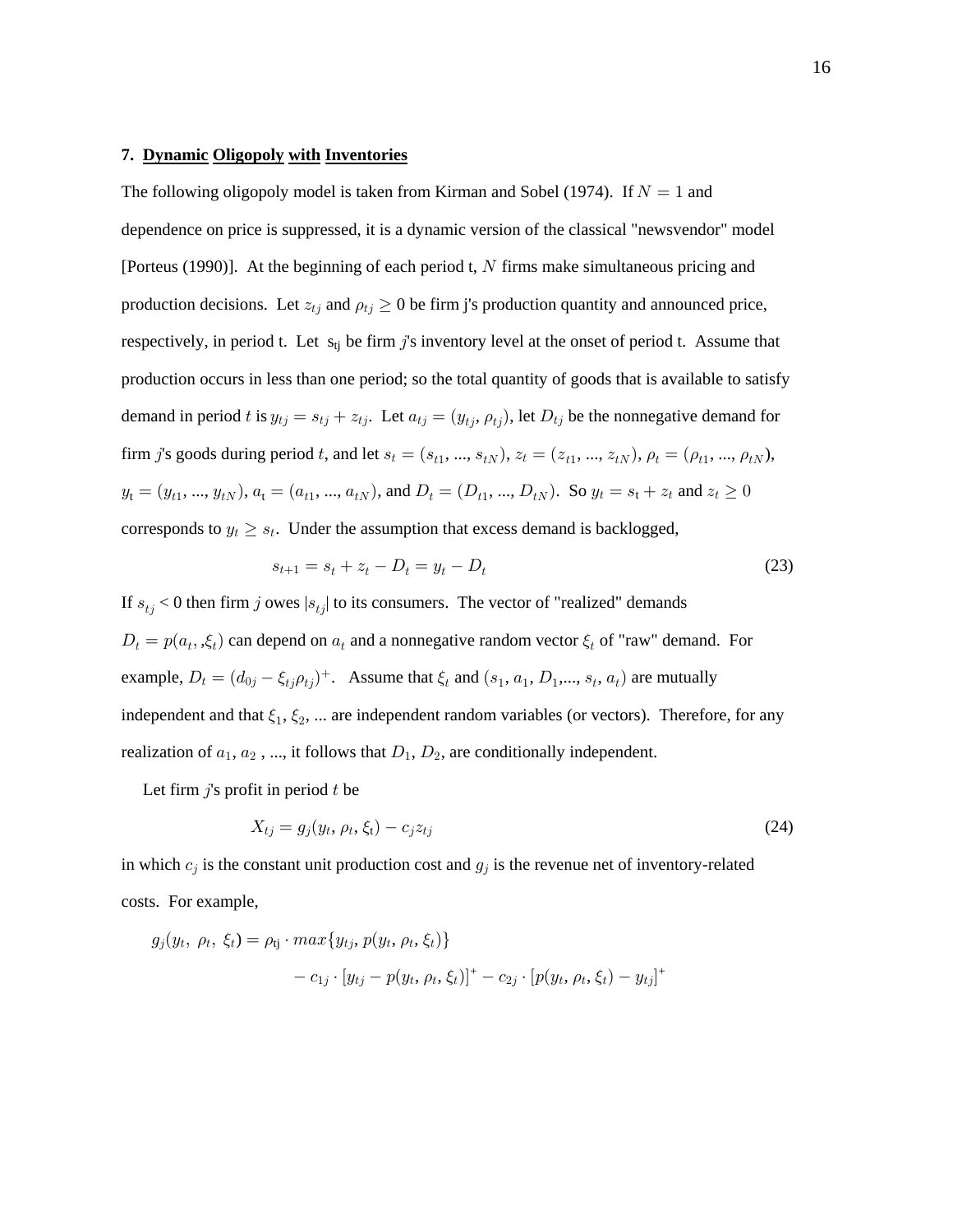Substituting  $a_t = (y_{tj}, \rho_{tj})$  and  $z_{tj} = y_{tj} - s_{tj}$  shows that (24) satisfies (13) with  $K_{tj}(a, x) = g_j[(y, \rho), p(a, x)] - c_j y_j$  and  $L_{tj}(s) = c_j s_j$ . Also, (23) satisfies (14) with  $w[(y,\rho),s] = y_{tj} - p[(y,\rho),s].$ 

The decision variables and inventory levels are constrained to lie in compact sets with the following assumption: there are scalars  $b_1$ ,  $b_2$ ,  $b_3$ , and  $b_4$  such that  $b_1 \le y_{tj} \le b_2$ ,  $0 \le \rho_{tj} \le b_3$ , and  $P\{D_{tj} \leq b_4\} = 1$  for all t and j.

From Lemma 1, this structure satisfies  $(9)$  because it satisfies  $(13)$  and  $(14)$ . If assumptions  $(11)$  and  $(12)$  are satisfied too, then Corollary 2 asserts the existence of a myopic deterministic equilibrium point  $\{a_t^*\}$ .

**PROPOSITION 1.** If  $g_j(\cdot, x)$  and  $p_j(\cdot, x)$  are continuous on A and  $g_j(\cdot, \rho_j, a_{-j}, x)$  is concave on A for each  $x \in \Theta$ ,  $\rho_j$ , and  $a_{-j}$ , then  $\Gamma_t$  has an equilibrium point in which  $y_j$  is unrandomized  $(j \in J, t \in \mathcal{I}_+$ ).

 $\Box$ 

PROOF. Debreu (1952).

Under the assumptions of Proposition 1, let 
$$
y_t^* = (y_{tj}^*, j \in J)
$$
 be the unrandomized order-up-to  
levels included in an equilibrium point for  $\Gamma_t$ . Repeatability (12) is ensured by the following  
condition on demand bounds in Veinott (1965).

**PROPOSITION 2.** Under the assumptions of Proposition 1, for each t let  $m_t$  satisfy  $P\{D_t \ge m_t\} = 1$ . If  $s_1 \le y_1^*$  and  $y_{t+1}^* \ge y_t^* - m_t$  for all t, then  $y_t = y_t^*$  is feasible for all t **PROOF.**  $P\{D_t \ge m_t\} = 1$  and  $y_{t+1}^* \ge y_t^* - m_t$  imply

> $P\{D_t \geq y_t^* - y_{t-1}^*\} = P\{y_t^* - D_t \leq y_{t+1}^*\} = 1$  $\Box$

Propositions 1 and 2 greatly simplify Bouakiz and Sobel (1992) by yielding unrestrictive sufficient conditions for that model to have a myopic optimum. They use an inductive argument to establish the existence of an optimal base-stock policy in a dynamic "newsvendor" model with an exponential inter-period utility criterion.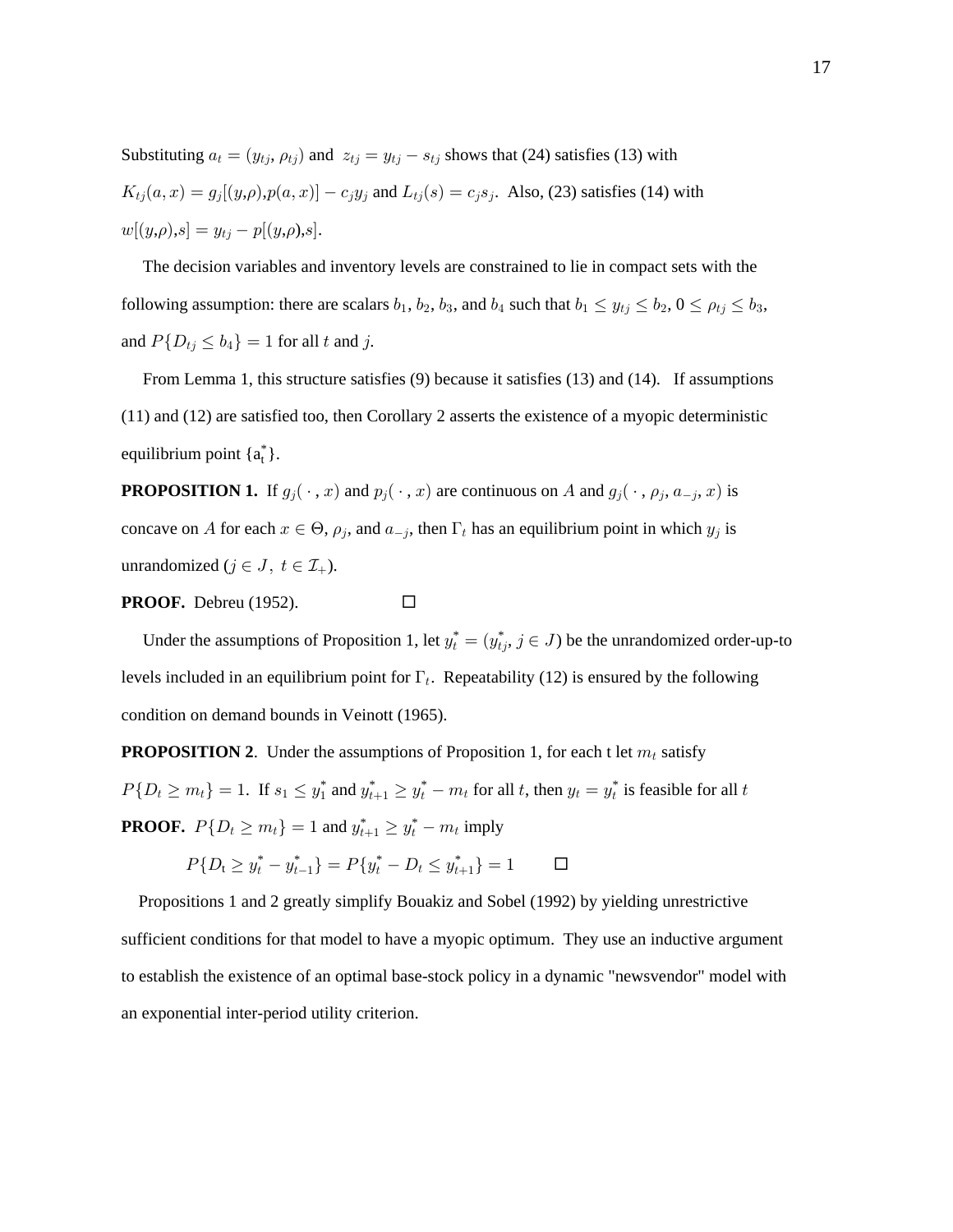Let  $\Gamma(\lambda \beta^{t-1})$  denote  $\Gamma_t$  and let  $\{a_t^*\}$  be the static equilibrium points (possibly randomizing  $\rho_{jt}$ ) whose existence is asserted by Proposition 1. The feasibility of  $a_t = \boldsymbol{a}_t^*$  for all t might be studied via the behavior of the sets of equilibrium points of  $\Gamma(\theta)$  for  $\theta \in (0, \lambda]$ . This is an issue of the dependence of the sets of equilibrium points on the values of a parameter in the game. The results in Topkis (1998) (also, cf. Lippman et al., 1987 and Milgrom and Roberts, 1990) may be useful to show for each n that  $\Gamma(\lambda \beta^{t-1})$  has least and greatest equilibrium points and that each is monotone with respect to  $n$ .

#### **Acknowledgement**

This research was partially supported by NSF Grant ECS-8705698.

#### **REFERENCES**

Arrow, K. J., Beckmann, M. J., Karlin, S., 1958. The optimal expansion of the capacity of a firm. In: Arrow, K.J., Karlin, S., Scarf, H. (Eds.), Studies in the Mathematical Theory of Inventory and Production, Stanford University Press, Stanford, CA.

Basar, T., Olsder, G. J., 1982. Dynamic Noncooperative Game Theory, Academic Press, New York.

Bell, D.E., 1995. Risk, return, and utility, Management Sci. 41, 23-30.

Bell, D.E., Fishburn, P.C., 2001. Strong one-switch utility, Management Sci. 47, 601-604.

Bellman, R., 1957. Dynamic Programming, Princeton University Press, Princeton, NJ.

Blackwell, D., 1965. Discounted dynamic programming, Annals Math. Stat. 36, 226-235.

Bouakiz, M., Sobel, M. J., 1992. Inventory control with an exponential utility criterion, Oper. Res. 40, 603-608.

Chung, K-J., Sobel, M. J., 1987. Discounted MDP's: distribution functions and exponential utility maximization, SIAM J. Control & Optimization 25, 49-62.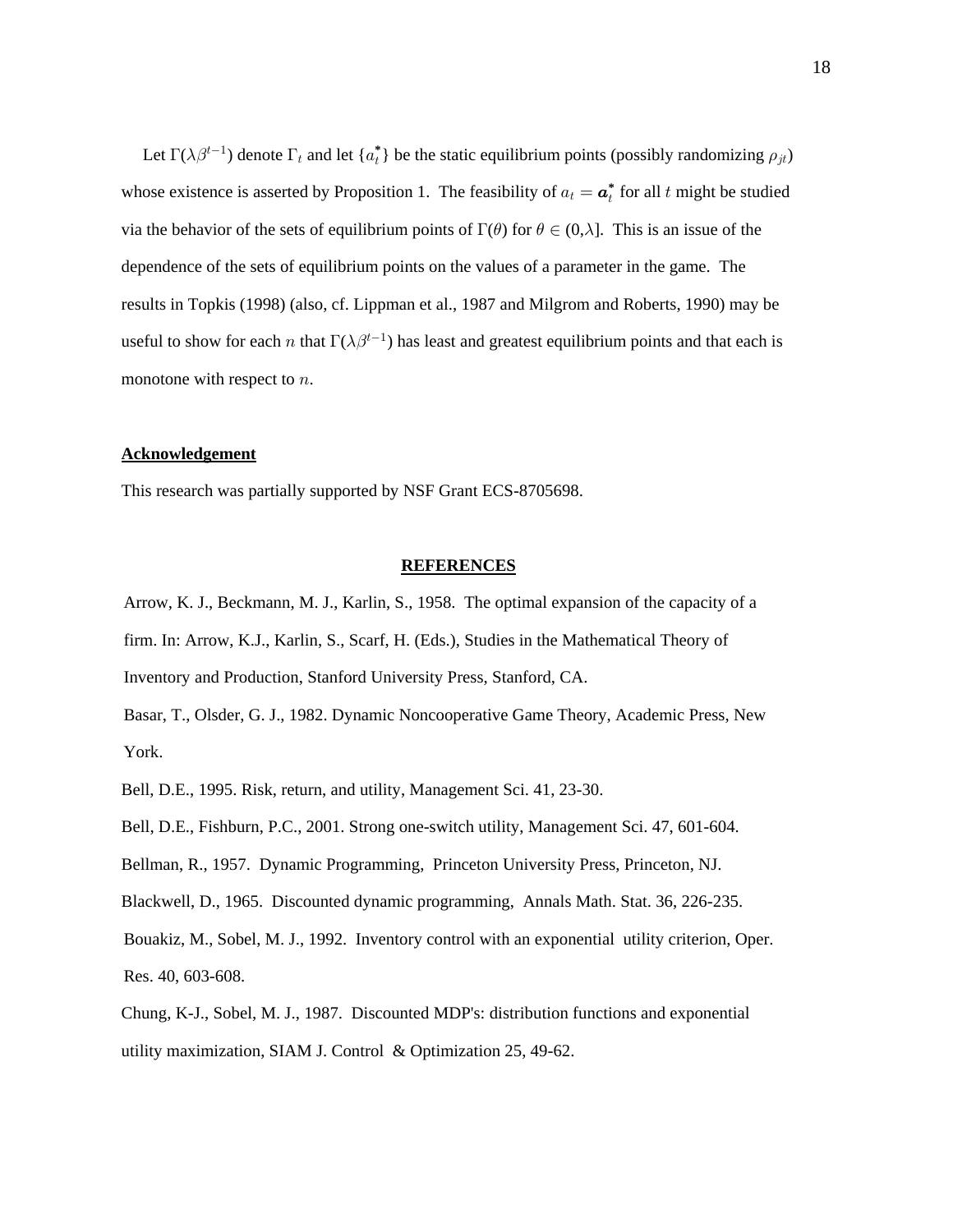Debreu, G., 1952. A social equilibrium existence theorem, Proc. Nat. Acad. Sci., USA 38, 886- 893.

Denardo, E. V., 1967. Contraction mappings in the theory underlying dynamic programming, SIAM Rev. 9, 165-177.

Denardo, E. V., U. G. Rothblum, 1979. Optimal stopping, exponential utility, and linear programming," Math. Programming 16, 228-244.

Denardo, E. V., U. G. Rothblum, 1983. Affine structure and invariant policies for dynamic programs,'' Math. Oper. Res. 8, 342-365.

Federgruen, A., 1978. On N-person stochastic games with denumerable

state space, Adv. Appl. Prob. 10, 452-471.

Fink, A. M., 1964. Equilibrium in a stochastic n-person game, J. Sci. Hiroshima Univ. Series A-I 28, 89-93.

Friedman, J.W., 1977. Oligopoly and the Theory of Games. North Holland, Amsterdam.

Fudenberg, D., Tirole, J., 1986. Dynamic Models of Oligopoly. Harwood, New York.

Glicksberg, I., 1952. A further generalization of the Kakutani fixed point

theorem with application to Nash equilibrium points,' Proc. Amer. Math. Soc. 3, 170-174.

Howard, R. S., Matheson, J. E., 1972. Risk-sensitive Markov decision processes, Manag. Sci. 18, 356-369.

- Jaquette, S. C., 1973. Markov decision processes with a new optimality
- criterion: discrete time, Annals Stat. 1, 496-505.

Jaquette, S. C., 1976. A utility criterion for Markov decision processes, Manag. Sci. 23, 43-49.

Kirman, A. P., Sobel, M. J., 1974. Dynamic oligopoly with inventories,' Econometrica 42, 279- 87.

Lippman, S. A., Mamer, J. W., McCardle, K. F., 1987. Comparative statics in non-cooperative games via transfinitely iterated play,'' J. Econ. Theory 41, 288-303.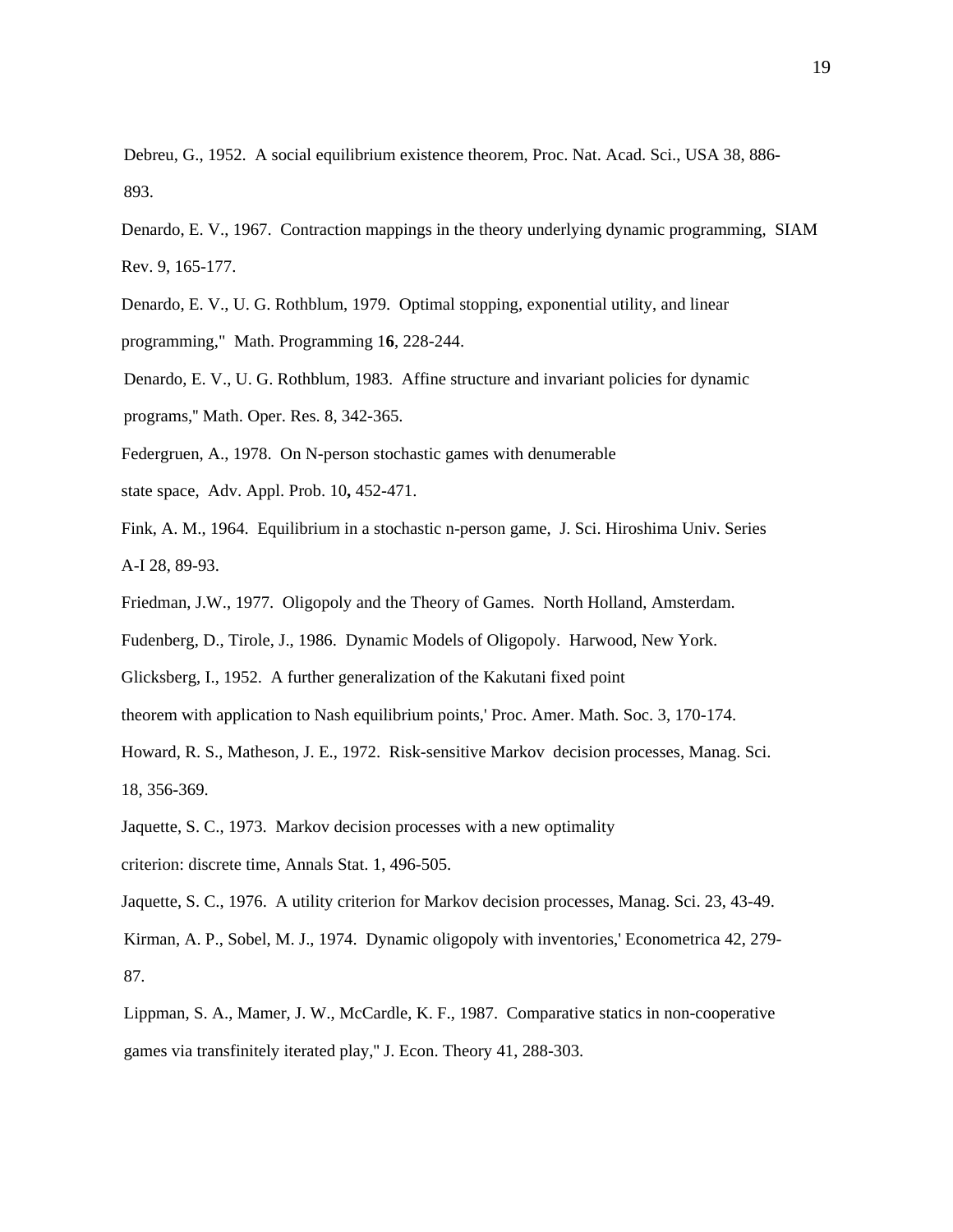Loewenstein, G., Read, D., Baumeister, R.F. (Eds.), 2003. Time and Decision, Russell Sage Foundation, New York.

Maskin, E., Tirole, J., 2001. Markov perfect equilibrium I. Observable actions, J. Econ. Theory 100 191-219.

Milgrom, P., Roberts, J., 1990. Rationalizability, learning and equilibrium in games with strategic complementarities, Econometrica 58, 1255-1277.

Monahan, G. E., Sobel, M. J., 1997. Risk-sensitive dynamic market share attraction games, Games Econ. Behav. 20 149-160.

Miyamoto, J.M., Wakker, P., 1996. Multiattribute utility theory without expected utility foundations, Oper. Res. 44, 313-326.

Nash, J., 1950. Equilibrium points in n-person games, Proc. Nat. Acad. Sci., USA 36, 48-49. Nerlove, M., Arrow, K. J., 1962. Optimal advertising capacity under dynamic conditions, Economica 22, 129-142.

Nowak, A. S., 1992. Existence of equilibrium stationary strategies in discounted noncooperative stochastic games with uncountable state space, J. Optimization Theory Appl. 45, 591-602.

Nowak, A. S., 2004. Notes on Risk-sensitive Nash equilibria, Annals Int. Soc. Dynamic Games 7, forthcoming.

Pakes, A., McGuire, P., 1994. Computing Markov-perfect equilibria: numerical implications of a dynamic differentiated product model," RAND J. Econ. 25, 555-589.

Pakes, A., McGuire, P., 2001. Stochastic algorithms for dynamic models: Markov perfect equilibrium, and the 'curse' of dimensionality, Econometrica 69, 1261-1281.

Parthasarthy, K., 1967. Probability Measures on Metric Spaces, Academic Press, New York.

Porteus, E. L., 1990. Stochastic inventory theory, In: Heyman, D. P., Sobel, M. J. (Eds.),

Handbooks in Operations Research and Management Science, Vol. 2: Stochastic Models,

North-Holland, Amsterdam.